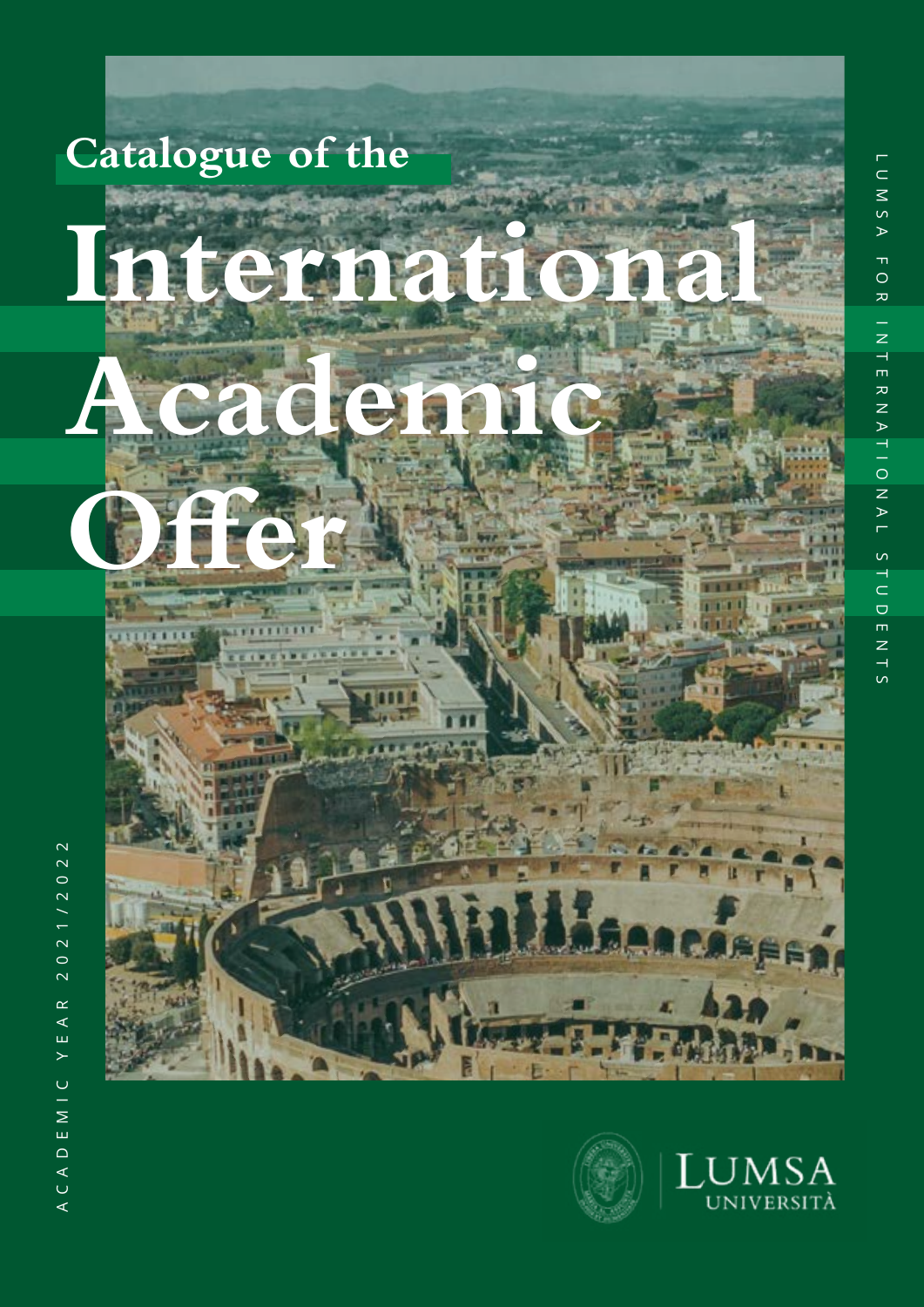# **Contents**



 $\sim$ 

## **IERSITY**

#### **TUDENTS**

#### **LUMBER AND ENGINE PROGRAM DETAILS**

- **GANIZATIONAL WELL-BEING**
- **NAL RELATIONS (ROME)**
- **& DIGITAL COMMUNICATION (ROME)**
- **LAGAGE IN CONSULTING (ROME)**
- **DEGREE IN ENGLISH**
- **AND TECHNIQUES OF PSYCHOLOGY (ROME)**
- **LAND INTERNATIONAL SCIENCE (ROME)**
- **IN LAW INTERNATIONAL PROGRAM (ROME)**
- **LIN LAW INTERNATIONAL PROGRAM (PALERMO)**
- **TIONAL PROGRAMS**

| 4  | <b>INTRODUCTION TO LUMSA UNIVE</b>            |
|----|-----------------------------------------------|
| 6  | <b>SERVICES FOR INTERNATIONAL ST</b>          |
| 8  | THE ITALIAN ACADEMIC SYSTEM                   |
| 9  | <b>LUMSA'S ACADEMIC OFFER</b>                 |
| 10 | LUMSA'S ACADEMIC OFFER IN EN                  |
| 10 | <b>DEGREES TAUGHT IN ENGLISH</b>              |
| 11 | <b>LM-51 PSYCHOLOGY OF WORK AND ORD</b>       |
| 15 | <b>LM-52 MASTER DEGREE IN INTERNATION</b>     |
| 19 | <b>LM-59 MASTER DEGREE IN MARKETING &amp;</b> |
| 23 | <b>LM-77 MASTER DEGREE IN MANAGEMEN</b>       |
| 28 | <b>DEGREES INCLUDING COURSES T/</b>           |
| 28 | <b>L-24 BACHELOR'S DEGREE IN SCIENCES /</b>   |
| 32 | <b>L-36 BACHELOR'S DEGREE IN POLITICAL</b>    |
| 39 | <b>LMG/01 SINGLE CYCLE MASTER DEGREE</b>      |
| 44 | <b>LMG/01 SINGLE CYCLE MASTER DEGREE</b>      |
| 48 | <b>DOUBLE DEGREES AND INTERNAT</b>            |
| 50 | <b>WHERE WE ARE</b>                           |

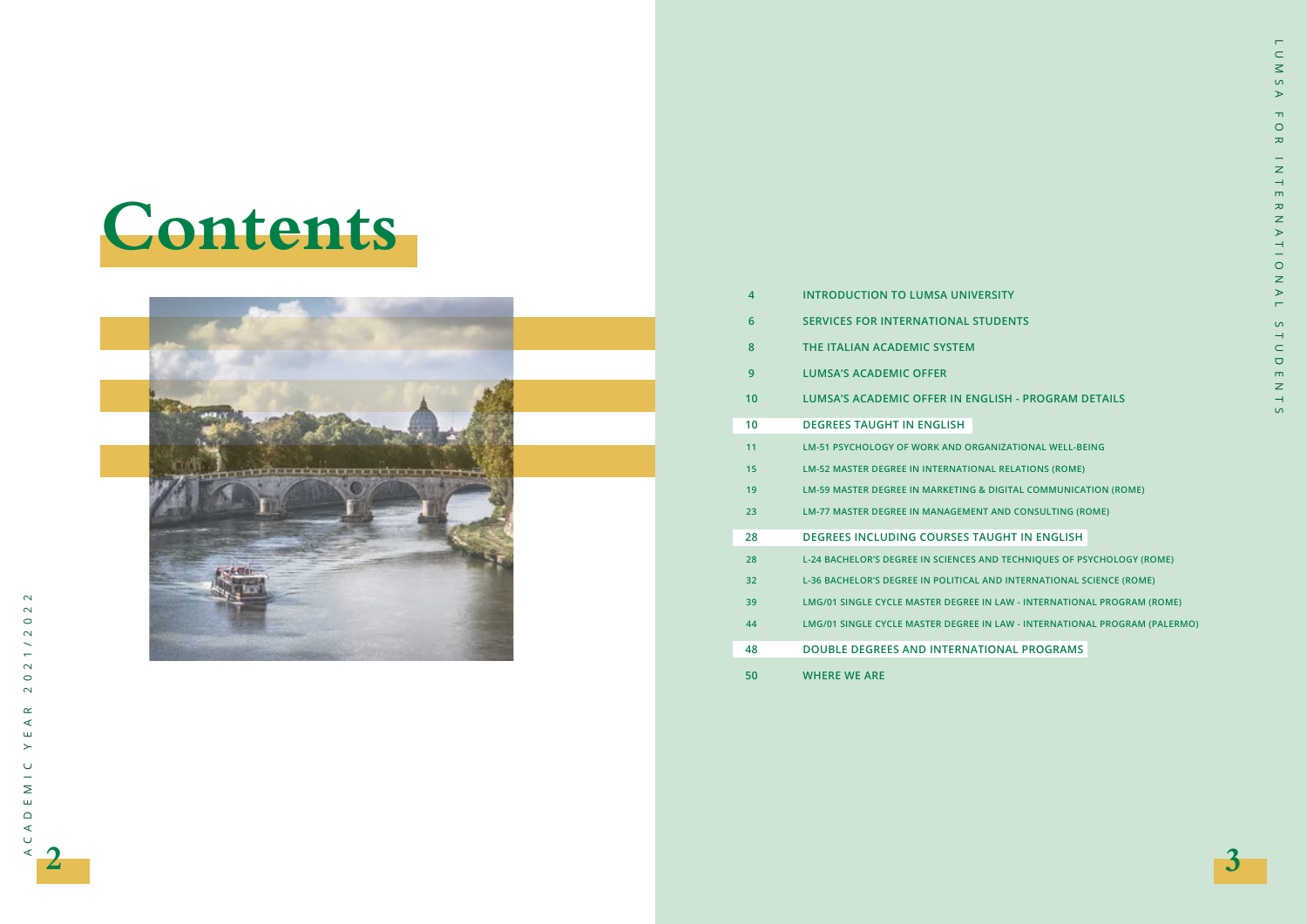# **Introduction to LUMSA University**

## **An Overview.**

Founded in 1939, LUMSA is the second oldest university in Rome and is located in the heart of the city. Inspired by Catholic values, LUMSA is a public non-state university, committed to the education of young people and professionals. It offers academic excellence tailored to the needs of the individual student.

At LUMSA, we seek not only to prepare students for success in their careers, but also to inspire, support and help them become who they are.

There are 1,600 graduate and undergraduate enrollments every year, with a total student population of 7,000 from all over Italy and 55 other countries. Last year, LUMSA awarded over 1,500 degrees and granted financial aid in our commitment to providing access to higher education for students from any economic background.

LUMSA''s headquarters are close to St. Peter's Square.

There are four University buildings, a few minutes' walk from each other and easily accessible by public transport. There are also campuses in Palermo (Sicily) and Taranto (Apulia).

LUMSA is a member of Euraxess, FUCE-IFCU and EUA networks.

#### **International studies**

LUMSA promotes international exchange and offers enrolled students several mobility opportunities for study and traineeship abroad through 318 Erasmus+ agreements and 32 bilateral agreements with universities outside Europe, including Argentina, Armenia, Australia, Belarus, Brasil, Canada, Chile, Colombia, India, Israel, Mexico, Perù, Serbia and USA.

Moreover students can take part in one of the double degree programs developed with European universities (for details see page AA of this Catalogue).

#### **Enrollment**

LUMSA makes it easy to study in Italy, providing assistance through a dedicated Welcome Office that support students with information about academic courses and enrolment procedures for international students and provides also support to international Visiting Professors. The support provided is not only on-site, for those who are already in Italy, but also during the prearrival phase, a crucial moment for international students which need a dedicated assistance to choose the right university and to receive orientation on immigration procedures to enter Italy. International students are also Italian students with previous international degree and qualification obtained abroad and European Union students.

#### **Welcome Office contact details:**

Via di Porta di Castello, 44 00193 – Rome Italy Email: international.admissions@LUMSA.it Website: https://www.LUMSA.it/en/international\_prospective

Qualifications awarded abroad can grant access to an Italian university if:

- they are awarded by schools officially recognized by the foreign country's education system;
- they are awarded on completion of a minimum of 12 years of overall schooling;
- they are valid to enrol in the universities of the country that awarded them.

EU students can apply directly following LUMSA deadlines. Non-EU students must pre-enrol through the Italian diplomatic representatives.

#### **Resources and Facilities**

Students have access to a great number of resources and facilities. LUMSA has consolidated three libraries into single one, containing books, periodicals and journals, as well as electronic resources, numbering over 160.000 volumes and 485 serial titles. 20,000 accesses are recorded every year. The library subscribes to more than 20 databases and e-journal collections and is also hosting a European Documentation Centre. The new library contains a small exhibition of archaeological finds from Ancient Rome, discovered during excavations for the new building. The University is a member of international networks of libraries, providing additional access to partner resources. Technology and suites available allow on-demand streaming for specific classes. The Rome and Palermo campuses are licensed Learning and Testing Centres for world-renowned exams in the professional, economic, IT and linguistic fields.

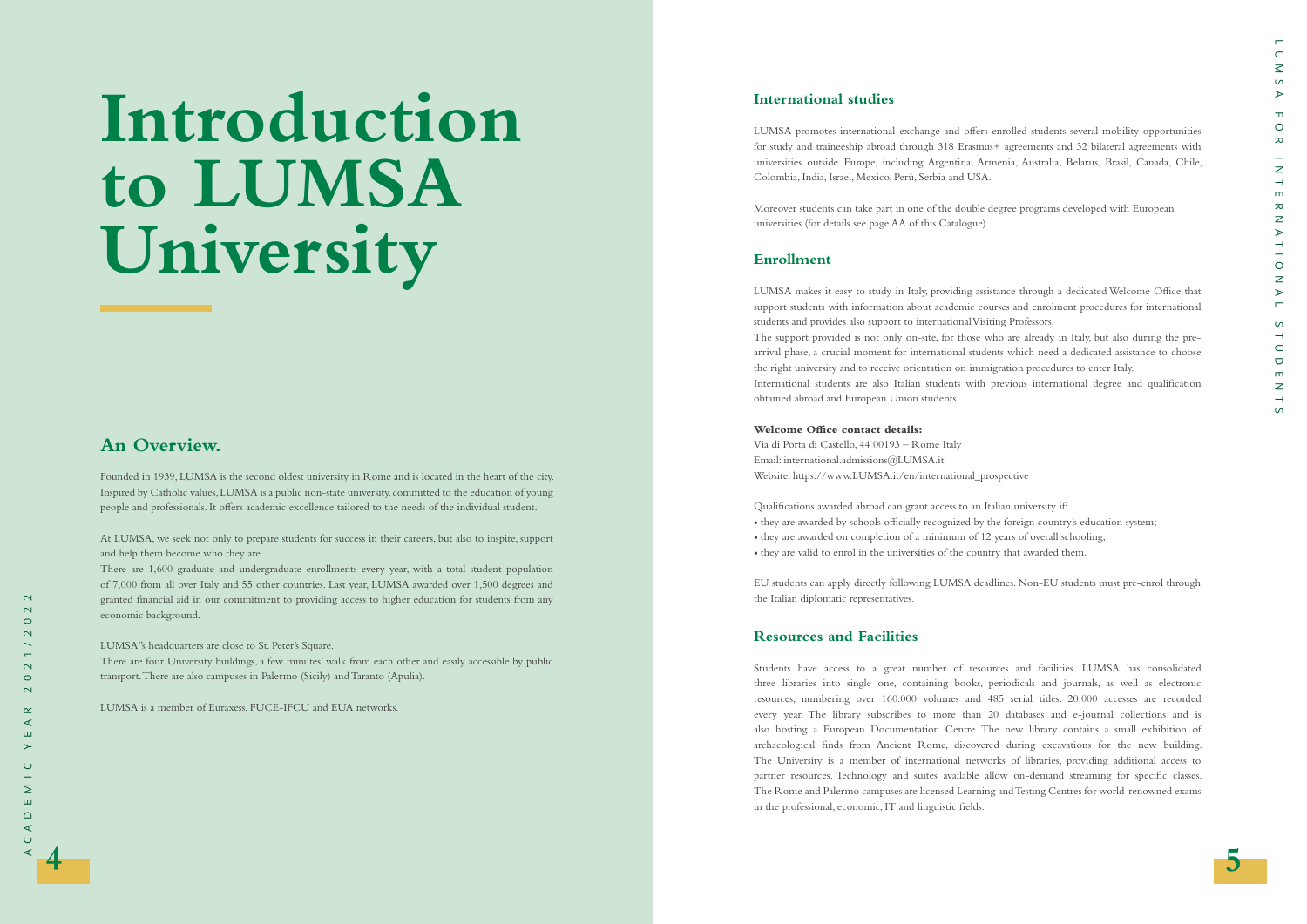#### **Italian Language Courses**

LUMSA University offers Italian language courses for international students through its established Language Center. The Italian language courses foresees intensive crash courses for beginners dedicated to newly enrolled international students, as well as Erasmus students, and semi intensive annual courses at beginner and intermediate level for the rest of the students for the entire duration of their study course. At the end of the courses, students will obtain the international CELI certification, for which LUMSA is an authorized center.

For assistance and information, students can contact **clic@LUMSA.it** or view the dedicated page of the Linguistic Centre at **http://www.LUMSA.it/en/services\_language\_centre**

#### **LUMSA Accomodation Service**

LUMSA has residency halls and a new dedicated service. In particular LUMSA Accommodation Service, will help students in Rome to find appropriate accommodation. The LUMSA Accommodation Service is completely free.

For assistance, students can contact LUMSA SERVIZIO ALLOGGI at **servizioalloggi@LUMSA.it** and view the dedicated website **http://servizioalloggi.LUMSA.it**

#### **Special Reductions**

LUMSA has signed several trade agreements with shops, restaurants, gym centers, medical centers, business organisations or cultural institutions that allow students to use specific services on favorable terms. To get the favourable conditions provided by the single agreement, students just have to present their LUMSA identification card.

# **Services for International Students**

### **Excellence in Research**

LUMSA achieved outstanding results in the last Assessment of Research Quality (VQR) sponsored by ANVUR (National Agency for the University System Evaluation and Research) covering the years 2011 to 2014. The areas of Business, Economics, Law and Social Sciences ranked Q1 (upper quartile of the distribution). Psychology and Political Science ranked Q2 (second quartile).

The results, calculated on the entire LUMSA University, underline that the average ranking for publications is higher than the national average. The percentage of evaluated publications is 97%, namely higher than the national average. The proportion of publications with an excellent/very good ranking is higher than the national average in the areas of Economics, Law, Languages and Literature, Pedagogy, Psychology and Social Sciences.

In Law, LUMSA ranks fourth in Italy among the small sized universities, and fifth overall. The Department of Economics, Politics and Modern Languages, Department Law (Rome) and Department of Law (Palermo) rank Q1 in Italy.

In the Social Sciences, LUMSA University ranks third in Italy among the small sized universities for the Department of Human Sciences - Communication, Education and Psychology, and fourth overall.

**6 7**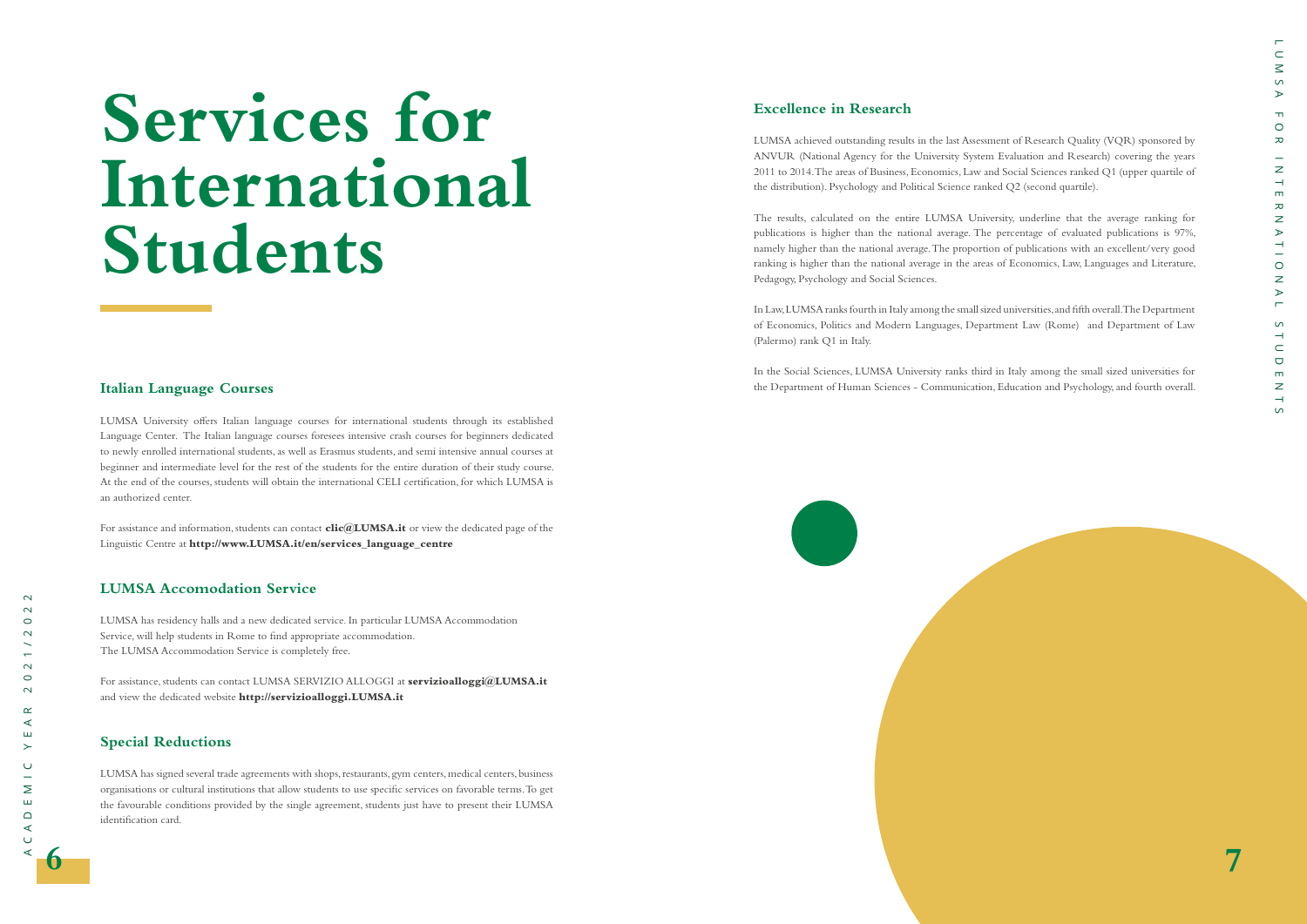#### **1st cycle Bachelor degrees**

- Management and economics
- Business and Economics *(Palermo Campus)*
- Political international and Administrative Science\*
- Linguistics and Cultural Mediation
- Science and techniques of psychology\*
- Education Sciences
- Social work and non-profit organization sciences *(Rome, Palermo, Taranto)*
- Communication Sciences, Information and Marketing
- Computer Science Tools for Data Management

### **2st cycle Master degrees**

- Marketing & Digital Communication\*\*
- Psychology
- Psychology of Work and Organizational Well-being \*\*
- Communication, Innovation and experience design
- Planning and management of educational and training services and of media education
- Politics, administrations and innovation
- Management and Finance\*\*
- International relations\*\*
- Planning and management of educational and training services
- Management of Welfare Policies and Social Services *(Rome, Palermo)*
- Economics and management (Palermo)
- Psychology of work and organizational well-being

- MSDG Annual MSc in Management of Sustainable Development Goals \*\*
- European Master of Law and Economics (EMLE) \*\*
- Fintech & Innovation  $\star\star$

### **Single cycle - 2nd Cycle Master degrees**

- Law \* *(Rome, Palermo)*
- Primary teacher education

### **3nd Cycle Doctoral studies (PhD)**

- Sciences of civil economy, governance, institutions and history
- Contemporary Humanism\*\*
- Social and psychological sciences. Development and wellbeing of the individual and organizations
- Mediterranean Studies. History, Law & Economics (Palermo campus)

### **Specialization Schools**

 $\sim$ 

- Legal professions
- Psychotherapy

### **1st and 2nd level Professional Master® Programs**

*More 1st and 2nd level Professional, ers are available in Italian. A full list is available at masterschool.LUMSA.it.*

> \* Courses with modules in English \*\* Courses entirely in English

| QUALIFICATION                                                        | <b>ECTS</b><br><b>CREDITS</b> | <b>LENGTH OF</b><br><b>PROGRAMS</b> | QUALIFICATION<br><b>REQUIRE TO ACCESS THE</b><br><b>OTHER CYCLES</b> |
|----------------------------------------------------------------------|-------------------------------|-------------------------------------|----------------------------------------------------------------------|
| <b>1st Cycle</b><br>Bachelor degrees<br>Bachelor level Undergraduate | 180                           | 3 Years                             | < High School Diploma                                                |
| Laurea                                                               |                               |                                     | > Access to 2nd Cycle                                                |
| 2st Cycle<br>Master degrees                                          | 120                           | 2 Years                             | < 1st Cycle Degree                                                   |
| Postgraduate<br>Laurea Magistrale                                    |                               |                                     | > Access to 3nd Cycle                                                |
| <b>Single Cycle - 2nd Cycle</b><br><b>Master degrees</b>             | 300/360                       | 5/6 Years                           | < High School Diploma                                                |
| Bachelor+Master<br>Laurea a Ciclo Unico                              |                               |                                     | > Access to 2nd Cycle                                                |
| <b>1st Level</b><br><b>Professional</b>                              |                               | Minimum                             |                                                                      |
| <b>Master's Program</b><br>Postgraduate<br>Master 1° Livello         | 60                            | 1 Year                              | < 1st Cycle Degree                                                   |
| 3st Cycle<br><b>Doctoral studies (PhD)</b>                           |                               | Minimum                             |                                                                      |
| Postgraduate<br>Dottorato di Ricerca                                 | n.a.                          | 1 Year                              | < 2st and Single Cycle                                               |
| <b>Specialisation Schools</b>                                        |                               |                                     |                                                                      |
| Postgraduate<br>Diploma di Specializzazione                          | 120/360                       | 2/6 Years                           | < 2st and Single Cycle                                               |
| 2nd level Professional<br><b>Master's Program</b>                    |                               | Minimum                             |                                                                      |
| Postgraduate<br>Master 2° livello                                    | 60                            | 1 Year                              | < 2st and Single Cycle                                               |

# **The Italian Academic System LUMSA's Academic Offer**

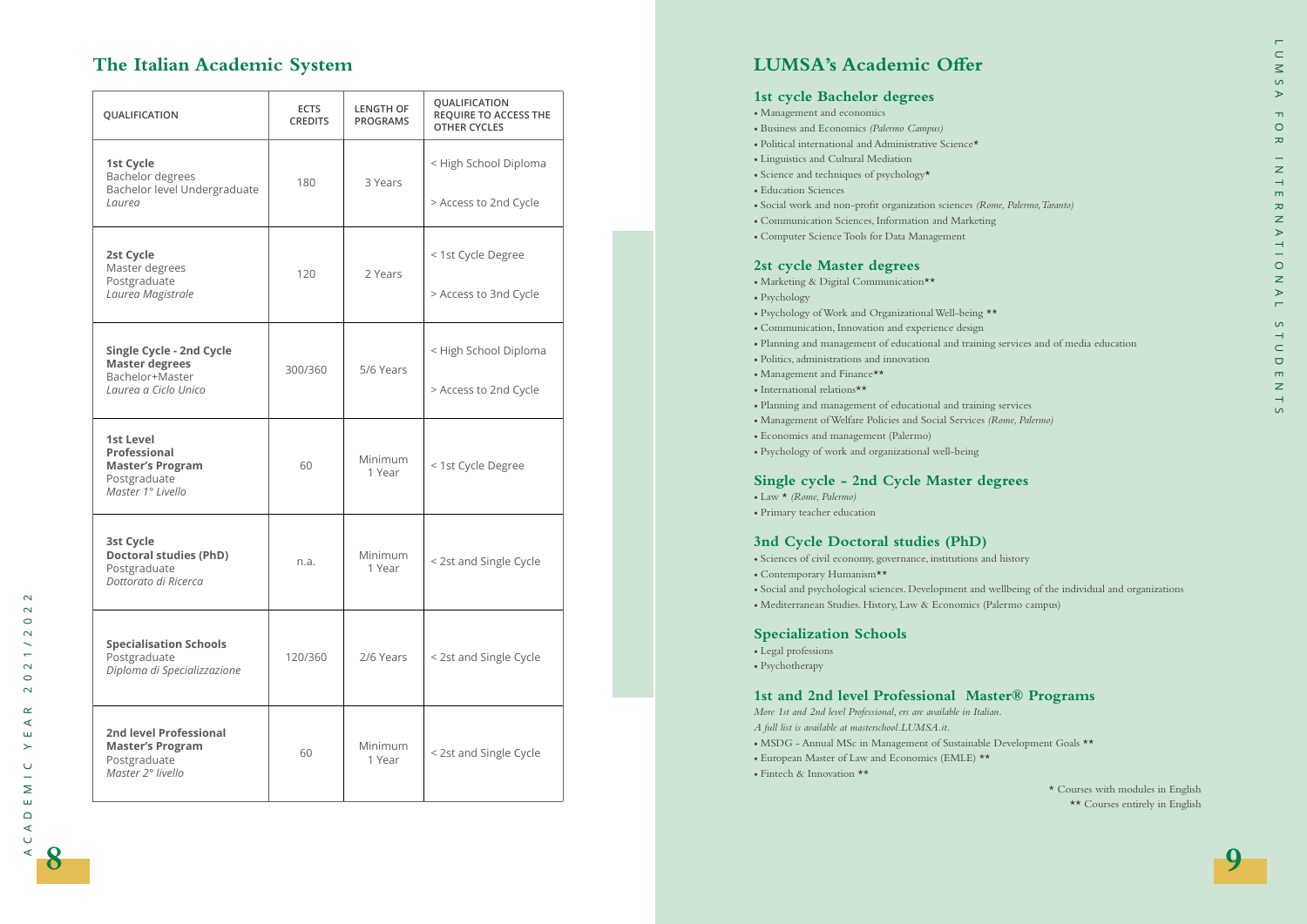# **LM-51 Master Degree in Psychology of work and organizational well-being (ROME)**

#### **FIRST YEAR**

| Type of program                                           | <b>Master Degree</b>                           |
|-----------------------------------------------------------|------------------------------------------------|
| Class                                                     | LM-51                                          |
| <b>Recognized ECTS</b>                                    | 120                                            |
| Admission                                                 | Assessment of curricular requirements          |
| Department                                                | Department of Human Studies                    |
| Training centre                                           | Piazza delle Vaschette, 101                    |
| Course coordinator                                        | Prof. Paula Benevene - benevene@lumsa.it       |
| International Students,<br>enrollment and<br>orienteering | Welcome Office - international.admissions@     |
| International cooperation<br>agreements and Erasmus       | International Relations Office - international |

| <b>COURSES</b>                                                                                    | <b>ECTS</b> | <b>HOURS</b> |
|---------------------------------------------------------------------------------------------------|-------------|--------------|
| Evidence-based management                                                                         | 6           | 30           |
| Training, empowerment, and strengthe-<br>ning of soft skills. business coaching<br>and counseling | 6           | 30           |
| Promotion and protection of health and<br>well-being within organizations                         | 6           | 30           |
| Statistical methods for the analysis of<br>organizational phenomena                               | 6           | 30           |
| Workshop: structures and processes of<br>the organizations                                        | 3           | 30           |
| Methods and techniques of selection<br>and assessment of human resources                          | 6           | 30           |
| Group dynamics, conflict and negotia-<br>tion in organizations                                    | 6           | 30           |
| Decision-making psychology applied to<br>organizations                                            | 6           | 30           |
| Economics and development of innova-<br>tion                                                      | 6           | 30           |
| Workshop: project management                                                                      | 3           | 30           |
| Workshop: business english                                                                        | 3           | 60           |
| Theology                                                                                          | 6           | 60           |

| <b>ECTS</b> | <b>HOURS</b> |
|-------------|--------------|
| 6           | 30           |
| 6           | 30           |
| 6           | 30           |
| 6           | 30           |
| 3           | 30           |
| 6           | 30           |
| 6           | 30           |
| 6           | 30           |
| 6           | 30           |
| 3           | 30           |
| 3           | 60           |
| 6           | 60           |

# **LUMSA's Academic Offer in English**

**Degree taught in English, and degree including courses taught in English.** *Program details*



#### **DEGREE TAUGHT IN ENGLISH**

ce - international.admissions@LUMSA.it

Relations Office - international@LUMSA.it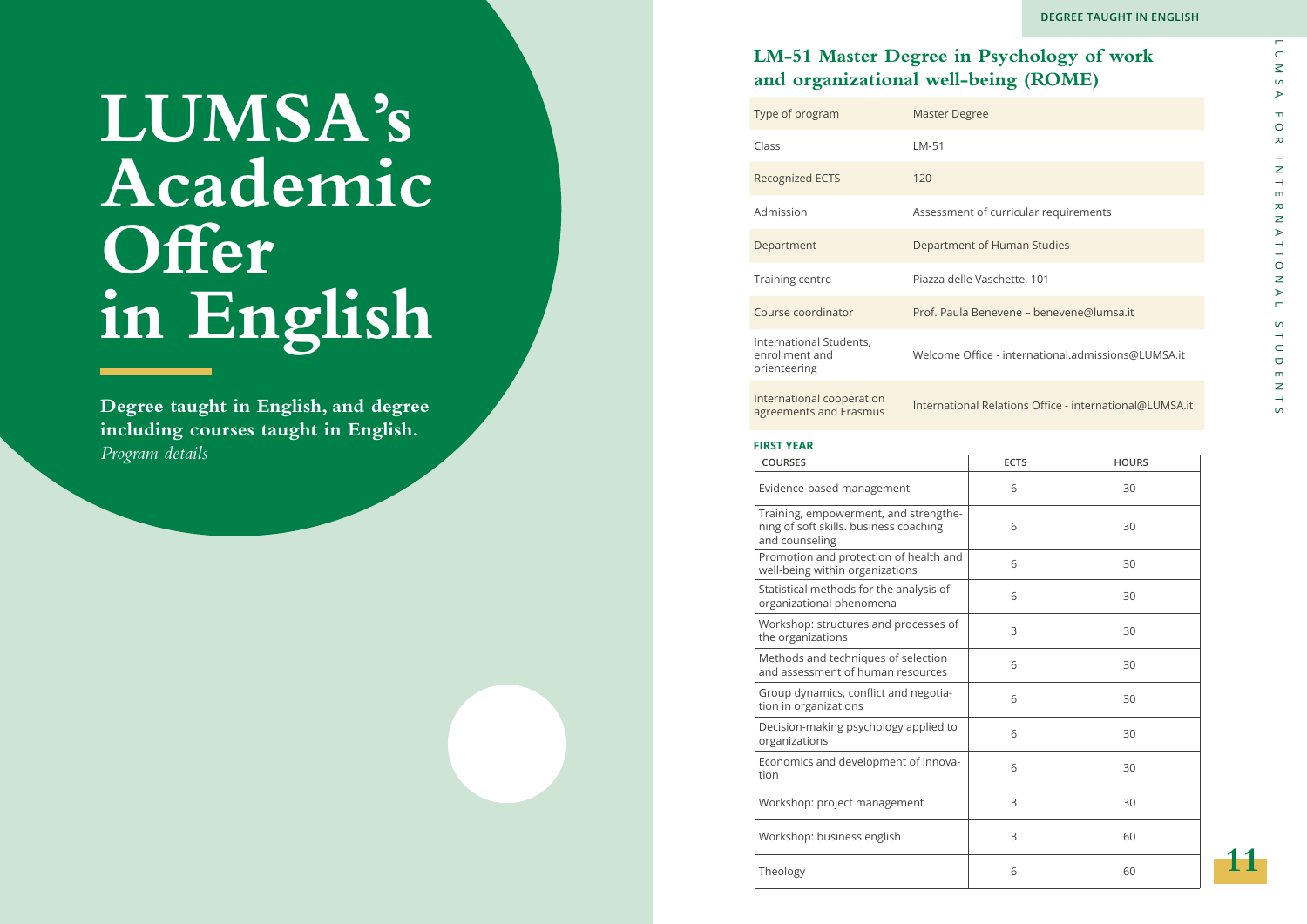#### **SECOND YEAR**

| <b>COURSES</b>                                                                                                                                        | <b>ECTS</b> | <b>HOURS</b> |
|-------------------------------------------------------------------------------------------------------------------------------------------------------|-------------|--------------|
| Lifelong learning and skills assessment                                                                                                               | 6           | 30           |
| Fundamentals of labour law                                                                                                                            | 6           | 30           |
| Workshop: diversity management and<br>organizational change                                                                                           | 3           | 30           |
| Workshop: corporate welfare systems<br>and incentives                                                                                                 | 3           | 30           |
| Workshop: smart working and new<br>work scenarios                                                                                                     | 3           | 30           |
| Workshop: organizational communica-<br>tion and corporate social responsibility                                                                       | 3           | 30           |
| Psychology of the environment and<br>psychosocial well-being in organizatio-<br>nal contexts                                                          | 6           | 30           |
| Two out of the following disciplines<br>(student's choice):<br>Economics of innovation and sustaina-<br>bility<br>Organizational design and behaviour | 6<br>6      | 30<br>30     |
| Digital strategy<br><b>Thesis</b>                                                                                                                     | 6<br>15     | 30           |

#### **Course objectives:**

The Master's Degree Course in Psychology of Work and Organizational Well-being aims to train master's graduates with high theoretical-scientific and professional skills in the field of psychology aimed at the management of human resources and the promotion of well-being in the workplace, as well as the evaluation and planning of individual, group and network intervention in organizations. The Master's Degree Course in Psychology of Work and Organizational Well-Being also aims to provide the specific skills required of psychologists who intend to carry out research and intervention activities in relation to the different organizational contexts.

#### **Upon completion of the Master's degree, graduates should be able to carry out the following tasks:**

- Selection, evaluation, assessment, retraining, and career development; study and construction of tools for the detection of skills and attitudes for the various tasks (such as: tests, questionnaires, survey grids);
- Analysis, planning, and implementation of intervention on social conflicts in the workplace; interventions on leadership development, teamwork, soft skills, staff motivation and organizational involvement;
- Organizational analysis and design of organizational environments, working methods and effective communication methods, both inside and outside a company;
- Evaluation and intervention on the organizational structures according to the users and for the improvement of their effectiveness and efficiency; interventions aimed at the humanization of hospitals and social welfare structures;
- Assessment of the quality of services;
- 

of the adequacy of the man-tools relationship; design and evaluation of interventions aimed at improving organizational behavior, safety at work, design and evaluation of the impact of new technologies; monitoring and evaluation of training interventions;

- Detection of work-related stress risk, as well as development, monitoring and evaluation of the related interventions to combat and reduce the phenomenon;
- Promotion of well-being and psychosocial health in the workplace.

#### • Assessment of the quality of services;<br>• Analysis of training needs and training planning; staff training and updating; study, design and assessment **13 Teaching language: English International mobility: Erasmus and non-Erasmus**

 $\sim$ 

#### **Expected learning outcomes (in accordance with the Dublin Indicators):**

#### **Knowledge and understanding**

Graduates will have a deep knowledge about the theoretical foundations needed to intervene in different organizational contexts (profit and non-profit, public and private). In particular, they will be able to analyse and monitor the dynamics of organizational behaviours, both at the individual and group level. They will be able to identify and address any problematic areas and apply the most suitable tools to evaluate and intervene in terms of prevention and reduction of these criticalities as well as to promote individual and organizational well-being in the workplace.

#### **Applying knowledge and understanding**

Graduates will have the ability to apply the knowledge acquired in order to:

- develop specific projects and interventions aimed at organizational development; assess psycho-social risks and, in particular, work-related stress; evaluate and assess human resources, their performance and their potential;
- 
- identify and apply the techniques, methods and tools most suitable for the specificity of the organizational reality in which they operate;

• develop organizational policies and interventions aimed at the promotion of organizational well-being;



For this purpose, workshops and practical activities will be carried out within the course, as well as various professionalizing workshops, in which the students will be directly involved. There will also be meetings with representatives of organizations including human resources managers, consultants and experts who will present case studies and important situations for the occupational psychologist.

#### **Making judgements**

Graduates will be able to critically collect and autonomously analyse the relevant scientific literature as well as the information collected; furthermore, they will be able to make the appropriate strategic choices concerning the planning of interventions in any kind of organization, also in collaboration with other professional figures operating in various organizational contexts.

#### **Communication skills**

Graduates will be able to use the most appropriate communication strategies for the context in which they operate (profit, non-profit, public, private) on the basis of their specific professional profile (such as consultant or HR manager or external expert).

#### **Learning skills**

Graduates will develop the ability to constantly and autonomously update acquired knowledge. The Master's degree will promote their ability to use the most advanced tools, with particular reference to organizational management tools and data analysis.

#### **DEGREE TAUGHT IN ENGLISH**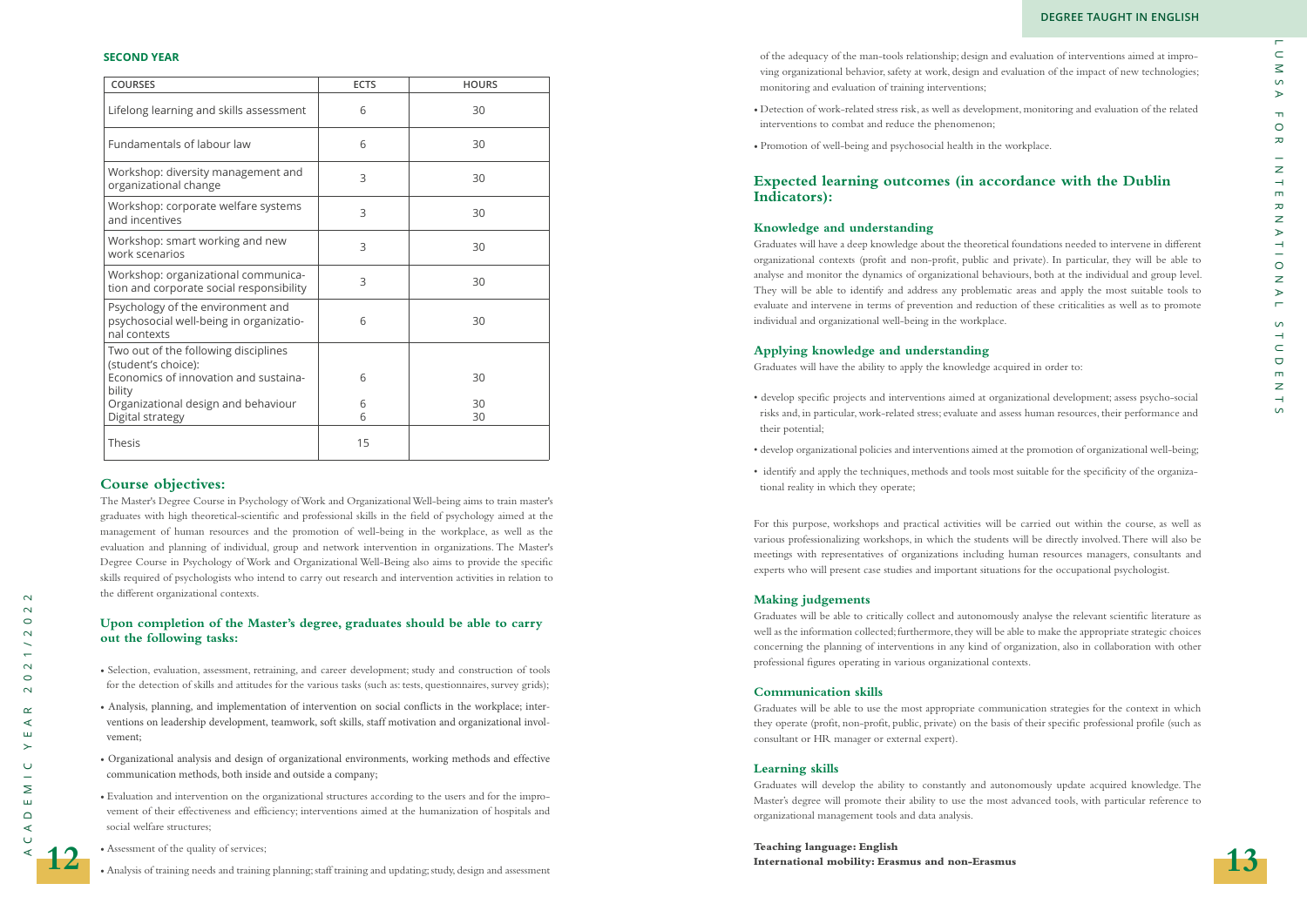# **LM-52 Master Degree in International Relations (ROME)**

| Type of program                                                                    | <b>Master Degree</b> |                                       |                                                                |
|------------------------------------------------------------------------------------|----------------------|---------------------------------------|----------------------------------------------------------------|
| Class                                                                              | LM-52                |                                       |                                                                |
| <b>Recognized ECTS</b>                                                             | 120                  |                                       |                                                                |
| Admission                                                                          |                      | Assessment of curricular requirements |                                                                |
| Department                                                                         | Modern Languages     |                                       | Department of Law, Economics, Political Sciences and           |
| Address                                                                            | Via M. Colonna, 19   |                                       |                                                                |
| <b>Chair of Master Degree</b>                                                      |                      |                                       | Prof. Tiziana Di Maio - tiziana.dimaio@LUMSA.it                |
| International Students,<br>enrollment and<br>orienteering                          |                      |                                       | Welcome Office - international.admissions@LUMSA.it             |
| International cooperation<br>agreements and Erasmus                                |                      |                                       | International Relations Office - international@LUMSA.it        |
| <b>FIRST YEAR</b>                                                                  |                      |                                       | Curriculum: International Relations in the Digital Era (IRIDE) |
| <b>COURSES</b>                                                                     |                      | <b>ECTS</b>                           | <b>HOURS</b>                                                   |
| <b>International Economics</b>                                                     |                      | 9                                     | 60                                                             |
| French Language<br>or Spanish Language<br>or German Language<br>or Arabic Language |                      | 9                                     | 20<br>+4h/week<br>of practice                                  |

#### **Career prospects:**

Managers of human resources and organizational processes among public and private, as well as profit and non-profit organizations;

Professionals of organizational consultancies, dealing with personnel selection and training, organizational analysis and planning; outplacement, stress prevention, and organizational well-being;

Freelance consultants, as a trainer, counselor, tutor, mentor, coach, recruiter and evaluator of human resources, as well as an analyzer of the quality of processes, of the organizational climate and culture, and of the risks of work-related stress.

|                                |                                                                 | <b>ECTS</b>    | <b>HOURS</b>                  |
|--------------------------------|-----------------------------------------------------------------|----------------|-------------------------------|
| <b>International Economics</b> |                                                                 | 9              | 60                            |
| or German Language             |                                                                 | 9              | 20<br>+4h/week<br>of practice |
|                                | Democracy in the Digital Era                                    | 6              | 40                            |
|                                | Contemporary World History                                      | 6              | 40                            |
| History and Analysis of        |                                                                 | 6              | 40                            |
| European approach to           |                                                                 | 6              | 40                            |
|                                |                                                                 | 6              | 40                            |
|                                |                                                                 | $\overline{3}$ | 30                            |
|                                | Project Cycle Management Lab<br>or Soft Skills: Public speaking | $\mathbf{3}$   | $\sim$                        |
|                                |                                                                 | 6              | 60                            |

#### **Continuation of the academic career:**

The completion of the Master's degree will allow graduates to have access to PhD programmes as well as executive/professional Master's programmes (post-lauream Masters).

The Master's degree in Psychology of work and organizational well-being also ensures the participation in open competition exams for the Italian Public Administration-level employment

#### **Further information on the course**

The faculty is highly qualified and includes both scholars and professionals. Students will experience a variety of teaching and learning methods including traditional and interactive lectures, case studies, seminars, presentations and group project works. Drawing upon direct contacts with for- and non-profit organizations, teaching methods are designed to create a stimulating and practical learning environment.

#### **Curricular:** Curricular in the Digital Era (IRIDE)

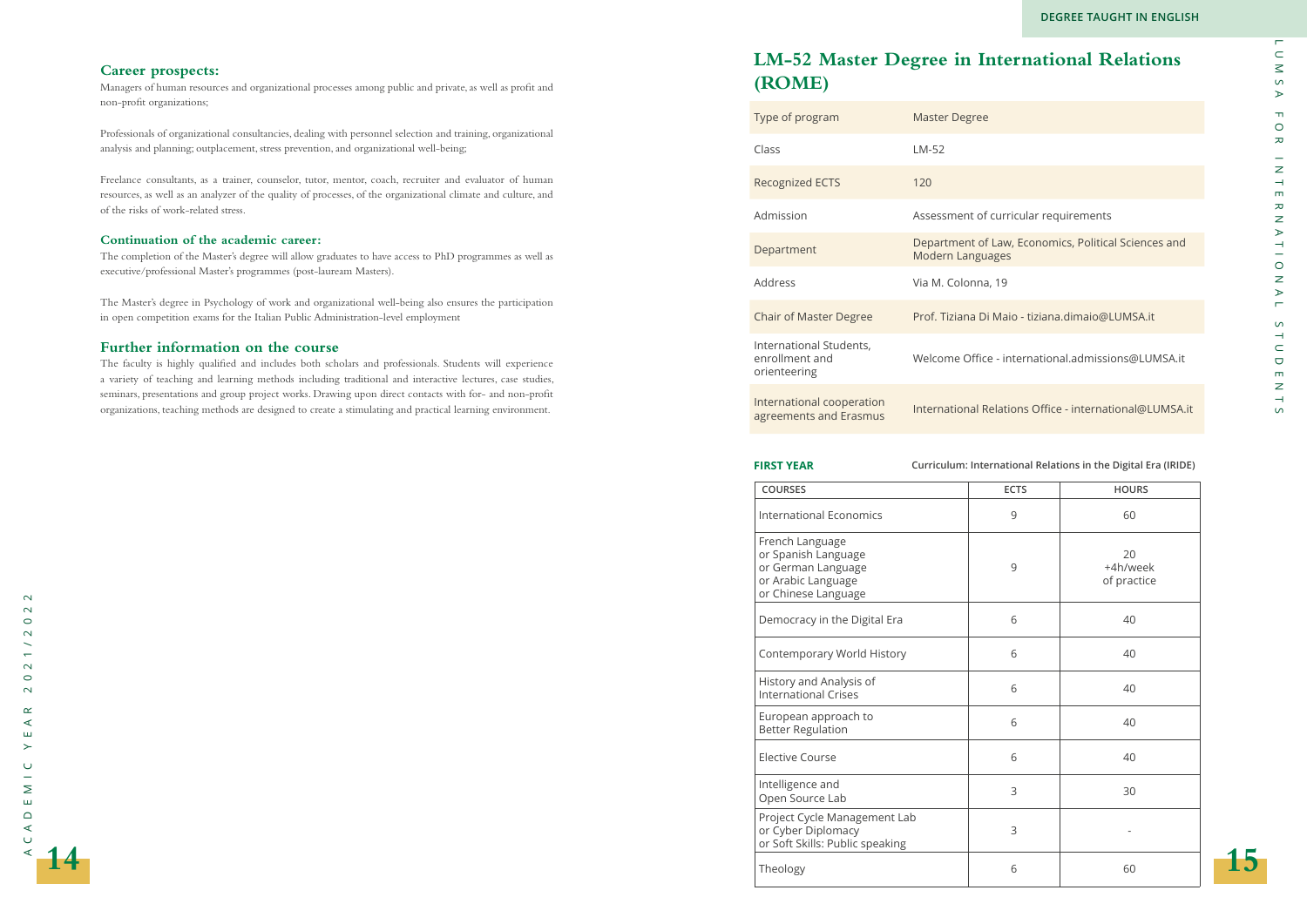| <b>COURSES</b>                                                                                                                                                                                                                                                  | <b>ECTS</b> | <b>HOURS</b>                  |
|-----------------------------------------------------------------------------------------------------------------------------------------------------------------------------------------------------------------------------------------------------------------|-------------|-------------------------------|
| International Law                                                                                                                                                                                                                                               | 9           | 60                            |
| French Language for International Relations<br>or Spanish Language for International Relations<br>or German Language for International Rela-<br>tions<br>or Arabic Language for International Relations<br>or Chinese Language for International Rela-<br>tions | 6           | 20<br>+4h/week<br>of practice |
| History of Political Institutions                                                                                                                                                                                                                               | 6           | 40                            |
| Digital Diplomacy:<br>New Media and New Technologies<br>in International Relations                                                                                                                                                                              | 6           | 40                            |
| Big Data and digital ecosystem                                                                                                                                                                                                                                  | 6           | 40                            |
| <b>Elective Course</b>                                                                                                                                                                                                                                          | 6           | 40                            |
| Europe and Africa Cooperation and Security<br>or Social, political and economic Development<br>of Modern Asia<br>or Soft Skills: Technical English: Drafting of a<br>paper                                                                                      | 3           | 20                            |
| Internship                                                                                                                                                                                                                                                      | 6           |                               |
| <b>Thesis</b>                                                                                                                                                                                                                                                   | 12          |                               |

#### **SECOND YEAR**

#### **Course objectives:**

The Master Degree in International Relations aims to provide students with specific and qualified skills in the field of International Relations. In fact, only by mastering these tools will they be able to analyse, interpret, assess and manage the global scope of political phenomena and their relative policies, as well as general economic and social aspects inherent to the relations among countries, public and private institutions and national and international, governmental and non-governmental organizations. Thanks to its multidisciplinary approach, the course intends to equip students with the essential elements to engage in decision-making and problem-solving activities in complex, changing contexts that are radically different from their own.

#### **The course pursues the following learning goals:**

- To promote the students' skills to work in international contexts through the professional use of two languages other than Italian, one of which shall be a European Union language, and the study of sectoral vocabularies,
- To train specialists to develop negotiating and conciliation skills and to deeply and critically explore political systems and their relations, geopolitical areas, the root causes of tensions and conflicts and ways in which they can be solved,
- To form a professional, but also flexible and proactive student profile, as requested by the Steering Committee of the Course, with a marked emphasis on the impact of new digital technologies on international relations.

To this end, the course features a crosswise approach combining robust knowledge in the traditional fields of a Master degree in International Relations and comprehensive theoretical and practical knowledge. Such knowledge shall be achieved through the attendance of seminars, workshops and conferences on specific topics and the development of stronger soft skills. These tools shall provide students with the now essential and necessary, written and oral skills of specialization and synthesis of complex texts or specific cases.

#### **Expected learning outcomes (in accordance with the Dublin Indicators):**

#### **Knowledge and understanding**

- To provide an advanced, specialist and professional preparation in the historical-political, legal-political, economic-political and methodological fields, as well as a sound language preparation, in view of enabling students to acquire skills to expertly elaborate and promote independent negotiating solutions and/or to participate in expert groups and complex, interdisciplinary and dangerous contexts,
- To acquire the methodologies, knowledge and skills necessary to gain positions of responsibility in the public administration, national and international organisations, including the EU, as well as in public and private bodies, international research institutes and companies,
- To learn skills with a view to developing, organising, evaluating, monitoring and managing projects at the national and international level, by employing the acquired knowledge and skills for the analysis and resolution of emerging problems, **16 17**

Graduates in International Relations will acquire specific languages and basic tools for the theoretical and empirical analysis of every discipline and an advanced preparation in the classical disciplines of International Relations (law, history, economics, politics and language). They shall develop excellent, both written and oral skills in a European language and a second European language or a good competence in a non-European language. They shall gain the necessary knowledge to understand the perspectives of their interlocutors and to critically analyse the socio-economic and socio-cultural processes of today's international society. At the same time, graduates shall follow a multidisciplinary and crosswise approach to acquire essential conceptual, methodological and analytical tools and an advanced level of historical, political and legal knowledge, integrated with a preparation focusing on the main technological and geopolitical changes introduced by the digital age. They shall propose innovative IT solutions and decision-making processes often based on information extracted from large amounts of data.

#### **Applying knowledge and understanding**

The learning goals of the course shall enable students to predict scenarios and define strategic lines of action, as well as to view the empirical legal, economic and social-political evidence of the transformations in international relations from an interdisciplinary perspective, while identifying criticalities and specific possibilities for action and resolution. Students shall also learn to analyse the socio-economic and sociocultural processes of today's international society and to design, draft, implement and monitor national and international projects and programs in the area of international relations. Students shall also learn to analyse the transformations in international relations (even in specific regional areas of crisis) in an interdisciplinary way and by knowing the impact of new technologies, thus identifying criticalities and specific possibilities for action.

#### **Making judgements**

Graduates in International Relations shall integrate theoretical knowledge and methodological skills, in view of providing critical judgments on issues related to their field of study even in new, unfamiliar, and interdisciplinary contexts. Similarly, they will develop personal research and interpretation skills of both linguistic and cultural resources that will enable them to issue independent and critical judgments on historical, linguistic, social, economic, legal and ethical issues. They will also acquire skills and develop critical analysis on the foreign languages studied and the relative historical and cultural contexts. At the same time, they shall apply the knowledge acquired to elaborate and/or apply original ideas and

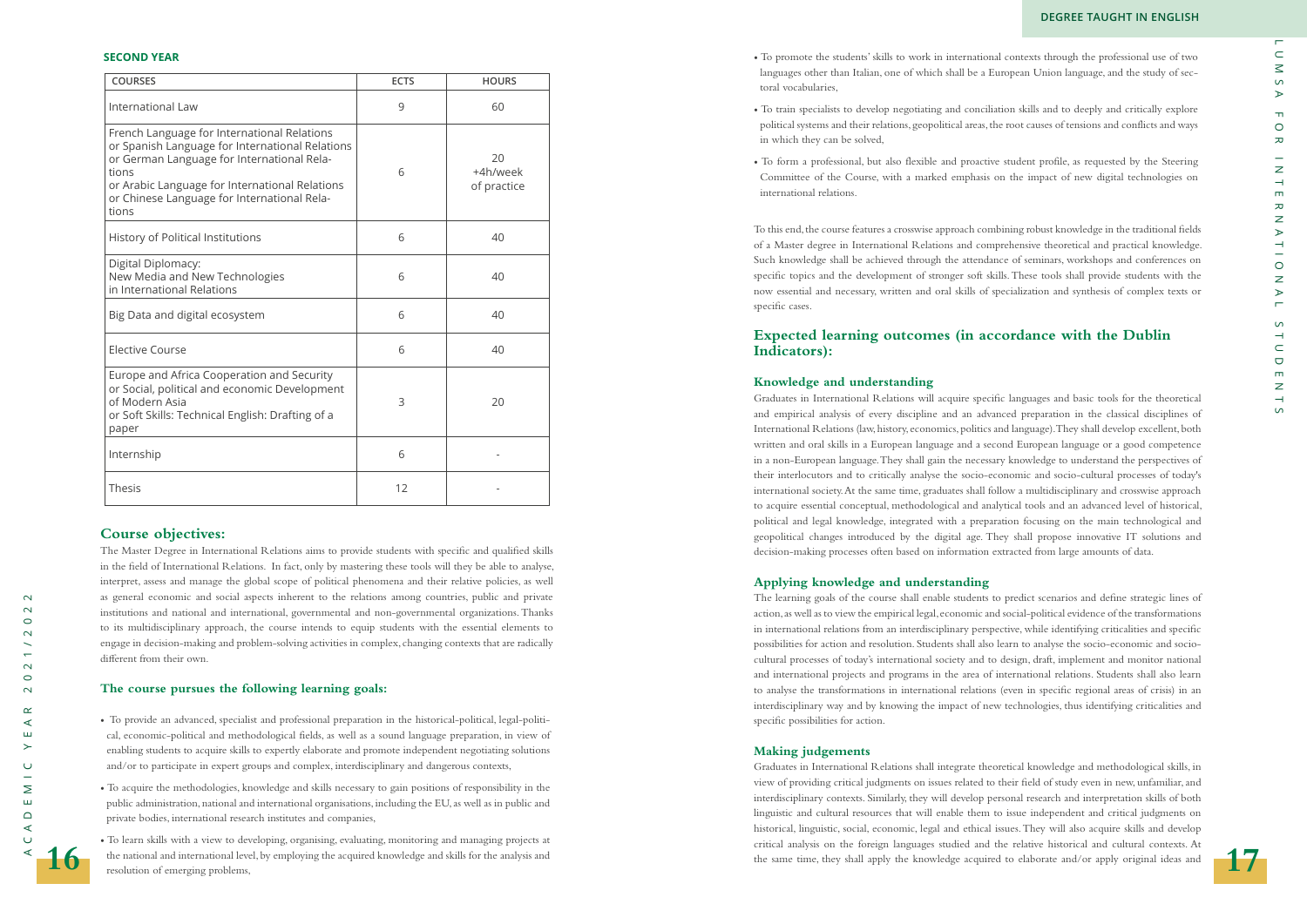# **LM-59 Master Degree in Marketing & Digital Communication (ROME)**

#### **FIRST YEAR**

| Type of program                                           | <b>Master Degree</b>   |
|-----------------------------------------------------------|------------------------|
| Class                                                     | LM-59                  |
| <b>Recognized ECTS</b>                                    | 120                    |
| Admission                                                 | Assessment of          |
| Department                                                | Department of          |
| Address                                                   | Piazza delle Va        |
| <b>Chair of Master Degree</b>                             | Prof. Piero Poli       |
| International Students,<br>enrollment and<br>orienteering | Welcome Offic          |
| International cooperation<br>agreements and Erasmus       | <b>International R</b> |

| <b>COURSES</b>                                                  | <b>ECTS</b> | <b>HOURS</b> |
|-----------------------------------------------------------------|-------------|--------------|
| Web Marketing and Digital Advertising                           | 12          | 60           |
| Business Planning and Start Up                                  | 9           | 40           |
| <b>Communication Metrics - Web Analytics</b><br>and Data Mining | 9           | 40           |
| Corporate Social Responsibility                                 | 9           | 40           |
| <b>Business English</b>                                         | 6           | 60           |
| CRM and Marketing                                               | 6           | 30           |
| Brand Management and Media<br>Planning                          | 6           | 30           |
| Project work: Marketing Plan                                    | 3           | 30           |
| Theology                                                        | 6           | 60           |

curricular requirements

f Human Studies

aschette, 101

lidoro - p.polidoro@LUMSA.it

ce - international.admissions@LUMSA.it

Relations Office - international@LUMSA.it

 $\subset$ 

problem-solving skills, thanks to their capacity to understand the issues related to their field of study. To do this, they shall specifically focus on the diversity of the operating context, the impact of the new technologies and media on diplomatic, cultural and international relations, without losing sight of the social and ethical responsibilities involved in applying knowledge and judgments.

#### **Communication skills**

Graduates in International Relations shall develop excellent communication and flexibility skills up to the mastery of the Italian and the other languages studied in both written and oral form, with particular reference to the economic, legal, sociological, historical and political domains. They shall express themselves understandably and skilfully by means of sectoral and specialized vocabularies, while maintaining methodological rigor, even in themes where they have no specific knowledge. They shall thus interact and engage in diverse and multicultural contexts and acquire political communication skills, also through digital tools.

#### **Learning skills**

Graduates in International Relations shall receive a sound multidisciplinary (historical-political, economic, legal, sociological, language) methodological training, specific self-learning skills, the capacity for independently evaluating their self-learning process and for independently and autonomously working and planning. They shall also learn how to explore and interpret historical processes, to evaluate international economic flows and to scrutinise, evaluate and define the impact of new technologies on international relations.

### **Teaching language: English**

**International mobility: Erasmus and non-Erasmus**

#### **Career prospects:**

Official at international, non-profit, governmental and non-governmental organizations; manager in the industrial and corporate sector; analyst for public and private, Italian or non-Italian, international (academic and non-academic) bodies and institutes, think tanks, research and analysis centres, study centres of multinational companies, offices of professional associations active in the evaluation of countries' political risk, in the analysis of geopolitical scenarios and international politics.

Expert official in the assessment and analysis of scenarios and geopolitical risk for national and multinational companies and professional associations operating in the international arena. Official in the state diplomacy (the diplomatic career can be accessed through competitive examination).

#### **Continuation of the academic career:**

The master degree graduates will also be able to go on to doctoral programs and attend both first- and second-level Masters (post-lauream Masters).

The Master Degree in International relations also ensures the participation in open competition exams for the Italian Public Administration level employment.

#### **Further information on the course**

The faculty is highly qualified and includes both scholars and professionals. Students will experience a variety of teaching and learning methods including traditional and interactive lectures, case studies, seminars, presentations and group project works. Drawing upon direct contacts with for- and non-profit organizations, teaching methods are designed to create a stimulating and practical learning environment. The degree course offers the opportunity to achieve an Italian-French international double degree in Affaires et Négociation Internationales (Master in Langues Etrangères Appliquées) issued by the Université de Lille.

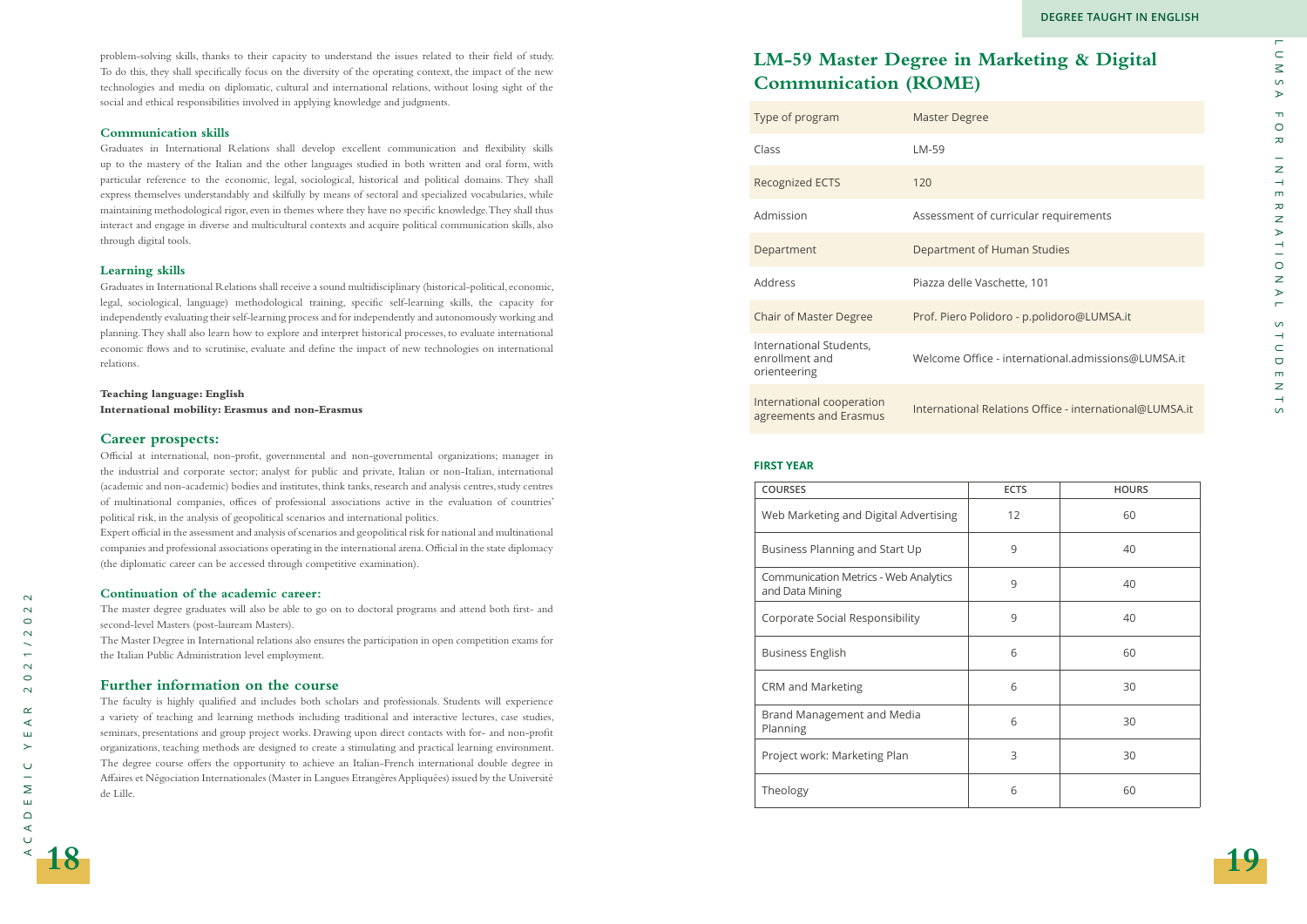#### **SECOND YEAR**

#### **Course objectives:**

The Master degree in Marketing & Digital Communication trains professionals and experts working in the different areas of integrated communication and marketing, with particular attention to digital and social strategies and techniques. Among the main fields of application, there are corporate and institutional communication, digital and multichannel communication, organization and promotion of events, management of the brand, corporate social responsibility, marketing and web marketing, business strategies.

#### **Graduates in the Master degree in Marketing & Digital Communication will develop:**

- methodological skills that allow the creation of communication products e promotional campaigns, integrating offline channels with online channels;
- specialized skills related to advertising techniques and digital advertising;
- methodological skills that allow to manage external and internal communication flows in enterprises and organizations;
- methodological knowledge that allows to plan and manage communication strategies on social media;
- management and organizational knowledge, functional to the definition of the corporate image, maximizing the added value offered by the new technologies;
- skills needed to develop analysis and monitoring activities of the digital communication (data mining, analytics, communication metrics);
- knowledge and skills to carry out tasks of high responsibility within advertising and communication agencies;
- technical and strategic skills necessary for the planning of the integrated communication;
- methodological skills suitable for enhancing the system of international relations and to the implementation of stakeholder engagement policies.

#### **In addition, graduates will:**

- be able to use the main marketing and interactive and digital communication tools in specific areas of expertise;
- have a propensity for internationalization;
- creatively use digital technologies and social media.

The students of the course acquire knowledge and skills in the areas of marketing and business economics, traditional and digital communication, design and management in specific areas (brands, events, sponsorships, fundraising, etc.). The teachings with more theoretical and analytical content are complemented by more specialistic teachings, workshops and internships.

#### **Expected learning outcomes (in accordance with the Dublin Indicators):**

#### **Knowledge and understanding**

The Master's degree course is structured in such a way as to allow, at its end, the acquisition of specialized knowledge and skills allowing high understanding of both the issues addressed and the main strategic approaches in use for the fundamental areas of business communication and marketing, with particular reference to digital and interactive environments. The course, in particular, allows the acquisition of in-depth knowledge in the field of business communication, marketing, traditional and digital media relations. It also aims to develop skills in understanding and interpreting current socio-cultural processes, with particular reference to mutual shaping between technological environments and socio-cultural phenomena, the relationship between the needs of organizations and new fruition and consumption practices, to the characteristics of digital innovation processes and their repercussions at the enterprise level.

#### **Applying knowledge and understanding**

Graduated students will be able to translate acquired knowledge on a practical level and develop specific skills in different areas of communication. In in particular, they will be able to apply the acquired knowledge and skills in the conception, management and organization of communication plans and marketing campaigns, with particular reference to digital strategies and tools; they will be also capable of applying the acquired knowledge in the various operating contexts as for example organization and management of communication and marketing activities, with reference to traditional and interactive media, interpreting their data with autonomous criticism. For this purpose, the degree course offers a series of workshops also held by professionals from the sector (marketing manager, media planner, advertisers, etc.).

#### **Making judgements**

Graduates will gain critical analysis skills in the various areas of the business and marketing communication. In particular, they will be able to critically analyze contents and communication and marketing projects and reworking them in a communicative and managerial key. This competence is also acquired through simulation activities (case studies, simulating games, etc.) and ongoing exams.



| <b>COURSES</b>                                             | <b>ECTS</b> | <b>HOURS</b> |
|------------------------------------------------------------|-------------|--------------|
| <b>Digital Public Relations</b>                            | 6           | 30           |
| Digital Writing and Visual Design                          | 6           | 30           |
| Events Management                                          | 6           | 30           |
| Sponsorship and Fundraising                                | 6           | 30           |
| Web Design                                                 | 6           | 30           |
| Project work: Social Media<br>Management and Web Analytics | 3           | 30           |
| <b>Final Thesis</b>                                        | 21          |              |

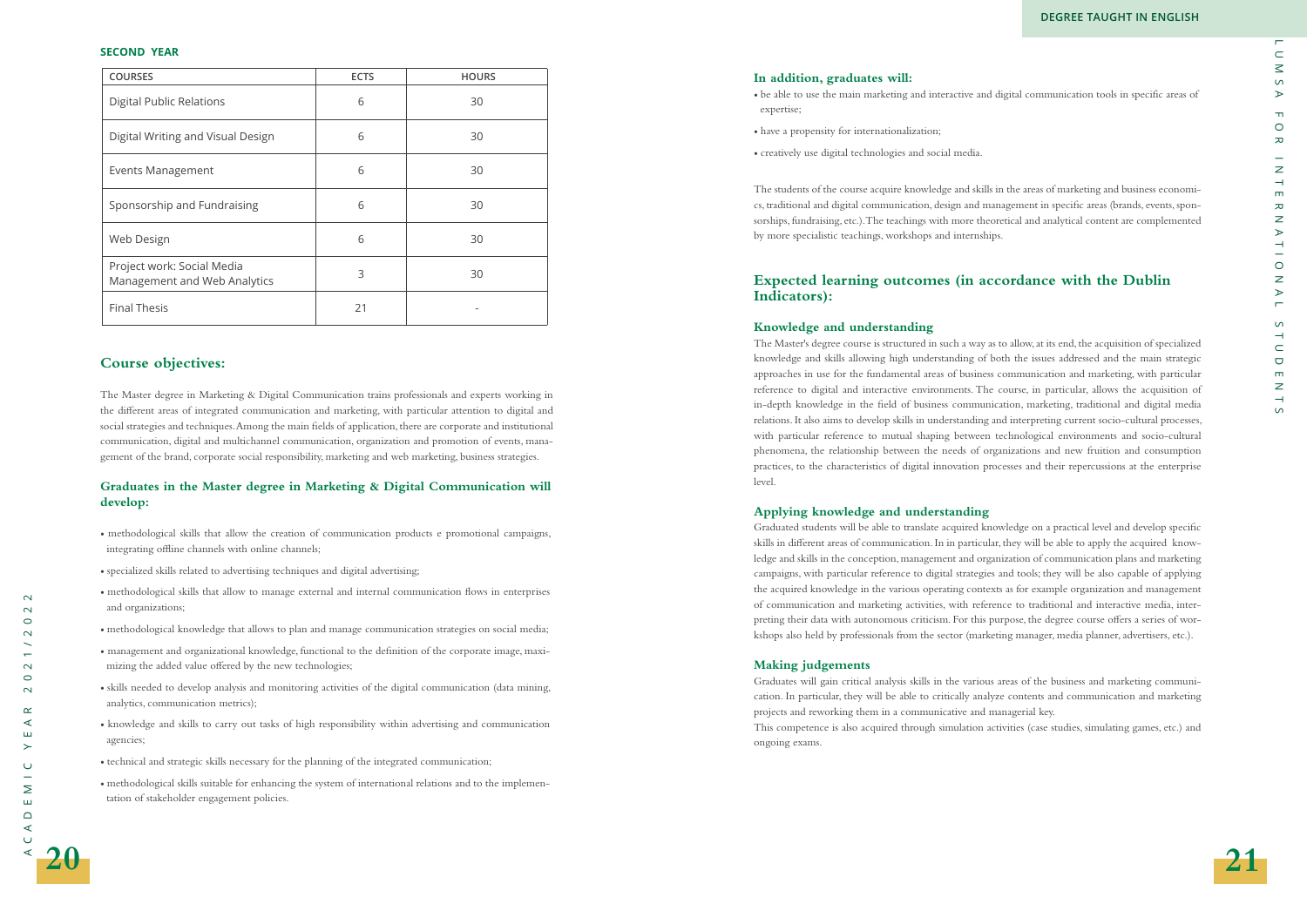#### **General Information**

*Available curricula: 1) Banking and finance for innovation 2) Entrepreneurship and innovation for sustainability*

### **Curriculum: Banking and finance for innovation**

The major prepares graduates for a wide range of careers in the financial services sector. It is an innovative finance program covering a broad range of topics. It provides students with an understanding of both the financial basics and the impact of digital transformation in banking and financial services (e.g. fintech).

#### **Key learning objectives:**

- explore advanced finance topics
- discover financial and investment decisions in firms
- Investigate the impact of innovation and sustainability issues in banking

#### **Career prospects**

The program presents many career opportunities as managers and analysts in the banking, insurance, financial services and financial consultancy sectors as well as in authorities and regulatory agencies. It provides also an excellent preparation to become financial analysts, CFOs, investment bankers and corporate finance advisors.

| $\cdots$ $\cdots$<br>ֿי |  |  |
|-------------------------|--|--|

## **LM-77 MSc in Management and Finance**

**FIRST YEAR**



| Type of program                                           | <b>Master Degree</b>                                                     |
|-----------------------------------------------------------|--------------------------------------------------------------------------|
| Class                                                     | $LM-77$                                                                  |
| <b>Recognized ECTS</b>                                    | 120                                                                      |
| Admission                                                 | Assessment of curricular requirements                                    |
| Department                                                | Department of Law, Economics, Political Sciences and<br>Modern Languages |
| Address                                                   | Via M. Colonna, 19                                                       |
| <b>Chair of Master Degree</b>                             | Prof. Filippo Giordano - f.giordano@LUMSA.it                             |
| International Students,<br>enrollment and<br>orienteering | Welcome Office - international.admissions@LUMSA.it                       |
| International cooperation<br>agreements and Erasmus       | International Relations Office - international@LUMSA.it                  |

### **Curriculum: Banking and finance for innovation**

#### **Communication skills**

Graduates will acquire communicative and presentation skills that can be exercised both through the use of a foreign language and through the use of digital technologies. In particular, they will be able to apply specific communication writing skills in the fields of commerce and marketing. In addition they will also possess excellent oral communication skills. Graduates will also know how to plan and present communication, marketing and research projects in public and private companies as well as in no-profit organizations, through the use of mass communication and interactive and digital media.

#### **Learning skills**

Graduates will be able to investigate individually the problems related to communication and marketing phenomena, through the use of information sources documentary.

In particular, they will be able to master the main methods of updating knowledge spread in the various areas of traditional and digital communication, marketing and the management of commercial initiatives.

#### **Teaching language: English**

**International mobility: Erasmus and non-Erasmus**

#### **Career prospects:**

| <b>COURSES</b>                        | ECTS | <b>HOURS</b> |     |
|---------------------------------------|------|--------------|-----|
| <b>Business English</b>               |      | $\sim$<br>40 |     |
| European values in the global economy |      | $\cup$       | - - |



Graduates of this master degree may pursue careers in communication and marketing departments, digital marketing, social media and advertising agencies, in consulting and companies across different industries, including private, public, non-profit, small- and medium-sized business, services, as well as for the selfemployed.

Career opportunities include: Social Media, Manager, Digital Communication Manager, Brand Manager, Digital Marketing Manager, New Media Publishing, Media Relations Representative, Social Media Specialist and Consultant, Events Manager, Sponsorship Specialist, and Fundraising Specialist.

#### **Continuation of the academic career:**

The master degree graduates will also be able to go on to doctoral programs and attend both first- and second-level Masters (post-lauream Masters).

#### **Further information on the course**

The faculty is highly qualified and includes both scholars and professionals. Students will experience a variety of teaching and learning methods including traditional and interactive lectures, case studies, seminars, presentations, and group project works. Drawing upon direct contacts with for- and non-profit organizations, teaching methods are designed to create a stimulating and practical learning environment. The course offer double degrees with L'école des nouveaux métiers de la communication - EFAP in Paris (France) and Griffith College in Dublin (Ireland).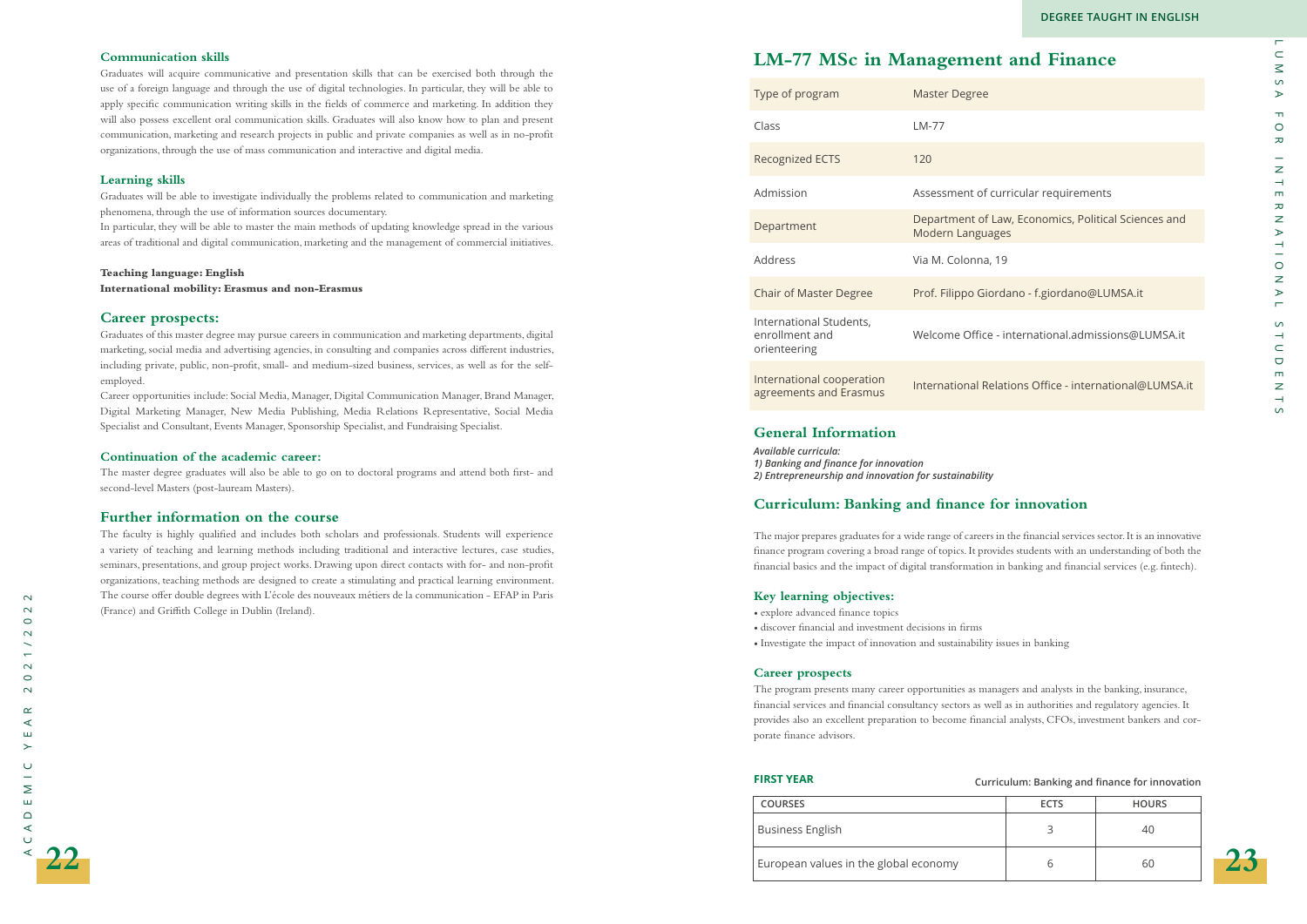| <b>COURSES</b>                                   | <b>ECTS</b> | <b>HOURS</b> |
|--------------------------------------------------|-------------|--------------|
| Innovation in banking and fintech                | 6           | 40           |
| Risk management in banking and<br>insu-<br>rance | 6           | 40           |
| Venture capital and valuation                    | 6           | 40           |
| Elective course                                  | 12          |              |
| Digital transformation Lab                       | 3           | 30           |
| Internship                                       | 8           |              |
| <b>Thesis</b>                                    | 15          |              |

### **Curriculum: Entrepreneurship and innovation for sustainability**

#### **Key learning objectives:**

- Learn key corporate functions and processes
- Acquire innovation skills necessary to generate original and innovative solutions for a sustainable society
- Develop skills to evaluate and formulate sustainability strategies

| Curriculum: Entrepreneurship and innovation for sustainability<br><b>FIRST YEAR</b> |             |              |
|-------------------------------------------------------------------------------------|-------------|--------------|
| <b>COURSES</b>                                                                      | <b>ECTS</b> | <b>HOURS</b> |
| <b>Business English</b>                                                             | 3           | 40           |
| European values in the global economy                                               | 9           | 60           |
| Financial reporting and analysis                                                    | 6           | 40           |
| Financial management and markets                                                    | 9           | 60           |
| European approach to Better Regulation                                              | 6           | 40           |
| Data analysis for decisions making                                                  | 7           | 60           |
| Economics of innovation and sustainabilit                                           | 6           | 40           |
| Entrepreneurship and new business start up                                          | 6           | 40           |
| Organizational design and behavior                                                  | 6           | 40           |
| Theology                                                                            | 6           | 30           |

#### **SECOND YEAR**

#### **SECOND YEAR**

#### **DEGREE TAUGHT IN ENGLISH**

| <b>COURSES</b>                             | <b>ECTS</b> | <b>HOURS</b> |
|--------------------------------------------|-------------|--------------|
| Financial reporting and analysis           | 6           | 40           |
| Financial management and markets           | 9           | 60           |
| European approach to Better Regulation     | 6           | 40           |
| Statistical methods for finance            | 7           | 60           |
| Economics of innovation and sustainability | 6           | 40           |
| Entrepreneurship and new business startup  | 6           | 40           |
| Sustainable investment banking             | 6           | 40           |
| Theology                                   | 6           | 30           |

### **Career prospects**

The program provides an excellent preparation for management careers at companies of different sizes, operating in various sectors at local or global levels. The program provides an excellent preparation for jobs in new business development and start-ups, sustainability and innovation consultancy.

| Internship                                                                                                                                                                                                     | 8  | <b>COURSES</b>                               | <b>ECTS</b> | <b>HOURS</b> |
|----------------------------------------------------------------------------------------------------------------------------------------------------------------------------------------------------------------|----|----------------------------------------------|-------------|--------------|
|                                                                                                                                                                                                                |    | Business models innovation                   | h           | 40           |
| Thesis                                                                                                                                                                                                         | 15 | Corporate strategy and social responsibility | 6           | 40           |
| Curriculum: Entrepreneurship and innovation for sustainability                                                                                                                                                 |    | <b>Digital Marketing</b>                     | 6           | 40           |
| This major aims at preparing the leaders of the future who are innovative and capable of creating<br>breakthrough strategies and sustainable business models. Students will acquire entrepreneurial skills and |    | Elective course                              | 12          |              |
| become familiar with advancements in the theory and practice of innovation and sustainability.                                                                                                                 |    | Digital transformation Lab                   |             | 30           |
| Key learning objectives:<br>• Learn key corporate functions and processes<br>• Acquire innovation skills necessary to generate original and innovative                                                         |    | Internship                                   | 8           |              |
| solutions for a sustainable society<br>• Develop skills to evaluate and formulate sustainability strategies                                                                                                    |    | Thesis                                       | 15          |              |
|                                                                                                                                                                                                                |    |                                              |             |              |



| г                       |
|-------------------------|
| C                       |
| $\leq$                  |
| S                       |
|                         |
| ⋗                       |
| $\overline{\mathbf{u}}$ |
| $\circ$                 |
|                         |
| ヵ                       |
| ۰                       |
| Z                       |
| ┥                       |
| $\Box$                  |
| ᅎ                       |
| Z                       |
|                         |
| $\triangleright$        |
| ⊣                       |
| O                       |
|                         |
| Z                       |
| $\triangleright$        |
| Ē                       |
|                         |
| U<br>ገ                  |
| H<br>۰                  |
| Ξ<br>C                  |
| $\Box$                  |
| $\Box$                  |
| Z                       |
| $\rightarrow$           |
| <u>ທ</u>                |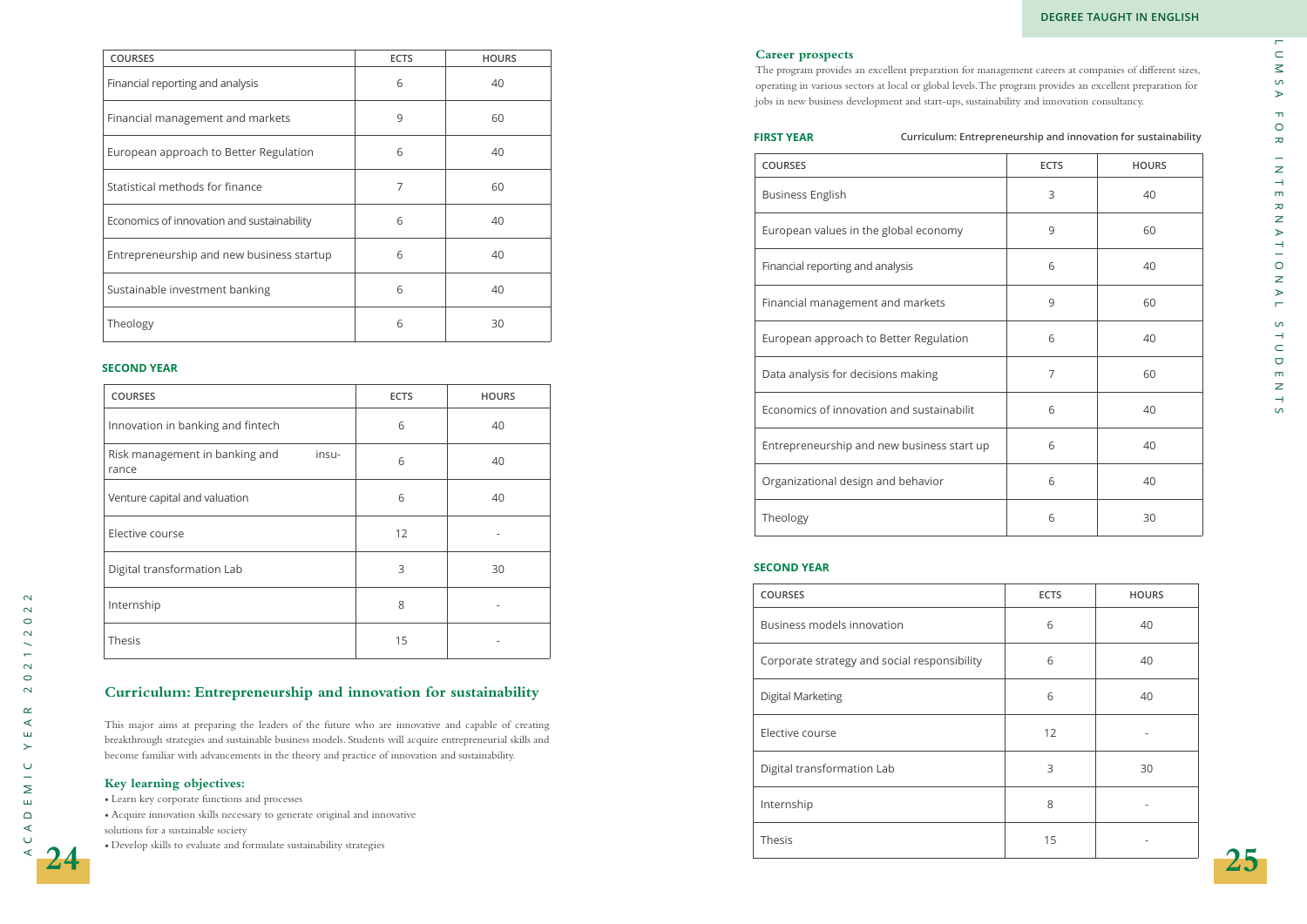## **Overall objectives of the Master degree:**

The MSc in Management and Finance (MMF) aims to train graduates with specific and qualified skills in management and finance required to operate as manager and consultant for companies, financial institutions and public administrations. It offers an international learning path in which functional and sectoral knowledge are integrated into the themes of innovation and sustainability, preparing graduates to take on managerial roles with full awareness of the economic, social and environmental challenges of the 21st century.

- The 24-month program proposes two curricula taught in English:
- Entrepreneurship and Innovation for Sustainability
- Banking and Finance for Innovation

**The curriculum in Entrepreneurship and Innovation for Sustainability (EIS)** aims at preparing the leaders of the future who are innovative and capable of creating breakthrough strategies and sustainable business models. Students will acquire entrepreneurial skills and become familiar with advancements in the theory and practice of innovation and sustainability.

#### **Key learning objectives:**

• Learn key corporate functions and processes

• Acquire innovation skills necessary to generate original and innovative solutions for a sustainable society

• Develop skills to evaluate and formulate sustainability strategies

**The curriculum in Banking and Finance for Innovation (BFI)** prepares graduates for a wide range of careers in the financial services sector. It is an innovative finance program covering a broad range of topics. It provides students with an understanding of both the financial basics and the impact of digital transformation in banking and financial services (e.g. fintech).

#### **Key learning objectives:**

- Explore advanced finance topics
- Discover financial and investment decisions in firms
- Investigate the impact of innovation and sustainability issues in banking

#### **Expected learning outcomes (in accordance with the Dublin Indicators):**

#### **Knowledge and understanding**

With regard to knowledge and comprehension skills, Management and Finance graduates will:

- 1) know the logics and tools for business management;
- 2) possess the quantitative tools to make decisions in conditions of uncertainty;
- 3) understand the economic and legal context in which businesses operate;

4) be aware of the social and environmental impacts of economic activity and the importance of sustainable economic development;

5) understand the role of innovation in business processes and in the economic system.

Knowledge and understanding are achieved, with the traditional study of texts and teaching materials, as well as through participation in lectures, exercises, seminars and workshop, supplemented also by specific case studies analysis with the involvement of external experts.

#### **Applying knowledge and understanding**

With regard to the ability to apply knowledge and understanding described above, the learning objectives aim to enable graduates to acquire the ability to:

 $\sim$  $\sim$  $\circ$  $\sim$ 

 $\sim$  $\circ$  $\overline{\mathsf{N}}$  $\alpha$ 

- operate and provide advice in the various business areas;
- implement and verify compliance with the relevant legislation;
- analyze data and information of an economic nature;
- apply the relevant mathematical tools.

#### **Making judgements**

Graduates will acquire the skills to make judgements and develop autonomous thinking about the various questions and issues connected with management. They will have an entrepreneurial approach and problem-solving mentality. Graduates will acquire the knowledge to manage complexity and integrate considerations and assessments regarding social responsibility and ethics in decision making.

#### **Communication skills**

Graduates will be able to express themselves in written and oral English. They will have the capacity to develop relationships and analyze complex problems. They will also be able to effectively expound their own conclusions in relation to studies and analyses and will have the capacity to work in groups and manage stress and conflict situations.

#### **Learning skills**

Graduates will acquire learning skills that allow them to be autonomous in updating and developing their knowledge and competences related to business and main managerial issues, financial markets and institutions.

#### **Teaching language: English**

**International mobility: Erasmus and non-Erasmus**

#### **Career prospects:**

Curriculum in Entrepreneurship and Innovation for Sustainability provides an excellent preparation for management careers at companies of different sizes, operating in various sectors at local or global levels. The program provides an excellent preparation for jobs in new business development and start-ups, sustainability and innovation consultancy.

Curriculum in Banking and Finance for Innovation presents many career opportunities as managers and analysts in the banking, insurance, financial services and financial consultancy sectors as well as in authorities and regulatory agencies. It provides also an excellent preparation to become financial analysts, CFOs, investment bankers and corporate finance advisors.

#### **Continuation of the academic career:**

The master degree graduates will also be able to go on to doctoral programs and attend both first- and second-level Masters (post-lauream Masters).

The Master Degree in Management and Finance also ensures the participation in open competition exams for the Italian Public Administration level employment.

#### **Further information on the course**

The faculty is highly qualified and includes both scholars and professionals. Students will experience a variety of teaching and learning methods including traditional and interactive lectures, case studies, seminars, presentations and group project works. Drawing upon direct contacts with for- and non-profit organizations, teaching methods are designed to create a stimulating and practical learning environment.

#### **DEGREE TAUGHT IN ENGLISH**

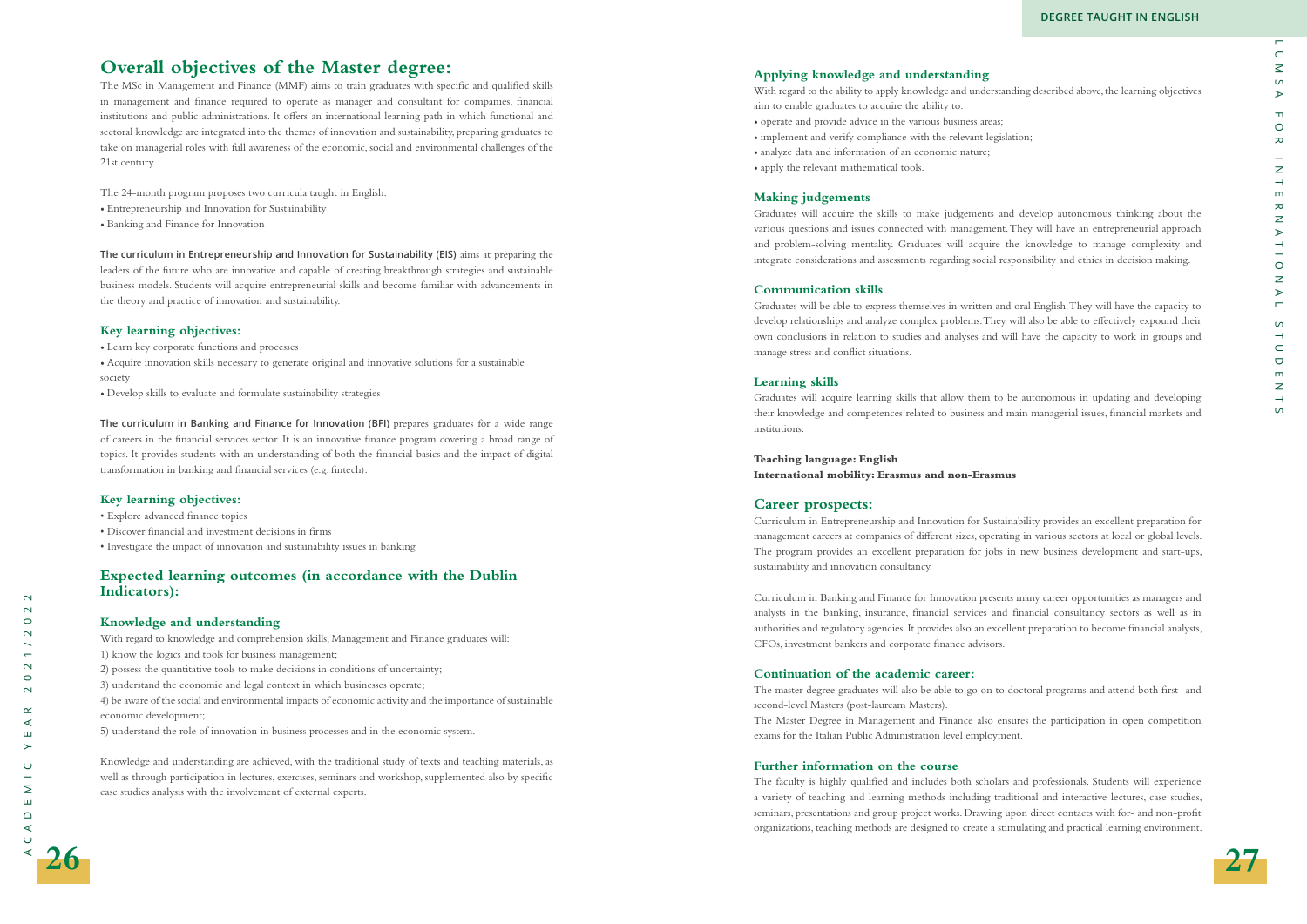# **L-24 Bachelor Degree in Sciences and techniques of psychology (ROME)**

| Type of program                                             | <b>Bachelor Degree</b>                                  |
|-------------------------------------------------------------|---------------------------------------------------------|
| Class                                                       | $L-24$                                                  |
| <b>Recognized ECTS</b>                                      | 180                                                     |
| Admission                                                   | Admission Test                                          |
| Department                                                  | Department of Human Studies                             |
| Address                                                     | Piazza delle Vaschette, 101                             |
| <b>Chair of Master Degree</b>                               | Prof. Marco Costanzi - m.costanzi@LUMSA.it              |
| International Students, enrol-<br>Iment and<br>orienteering | Welcome Office - international.admissions@LUMSA.it      |
| International cooperation<br>agreements and Erasmus         | International Relations Office - international@LUMSA.it |

#### **FIRST YEAR**

| <b>COURSES</b>                                                                                              | <b>ECTS</b> | <b>HOURS</b>   |
|-------------------------------------------------------------------------------------------------------------|-------------|----------------|
| General Psychology                                                                                          | 12          | 80             |
| Psychometrics                                                                                               | 12          | 80             |
| <b>General and Social Pedagogy</b>                                                                          | 6           | 40             |
| Sociology (theoretical issues and discussion)<br>or<br>Sociology and contemporary societies (in<br>English) | 9           | 60<br>or<br>40 |
| Psychobiology (in English)                                                                                  | 6           | 30             |
| Psychology of development and education                                                                     | 12          | 80             |
| Theology: Holy Scripture                                                                                    | 3           | 40             |

| <b>COURSES</b>                                                                                                                     | <b>ECTS</b> | <b>HOURS</b>   |
|------------------------------------------------------------------------------------------------------------------------------------|-------------|----------------|
| Physiological Psychology                                                                                                           | 12          | 80             |
| Social Psychology<br>or<br>New directions in research on well-being:<br>Psychological process in everyday contexts<br>(in English) | 12          | 80<br>or<br>60 |

#### **SECOND YEAR**

| <b>COURSES</b>                                          | <b>ECTS</b> | <b>HOURS</b> |
|---------------------------------------------------------|-------------|--------------|
| <b>Cognitive Psychology (in English)</b>                | 6           | 30           |
| Theory and technical test                               | 6           | 40           |
| Work and organization psychology                        | 12          | 80           |
| Theory and techniques of the psychological<br>interview | 12          | 80           |
| Methodologies of social psychology research             | 6           | 40           |
| Psychopathology and clinical reasoning                  | 6           | 40           |
| <b>Proficiency in English</b>                           | 6           | 40           |
| Final examination                                       | 6           |              |

LUMSA FOR INTERNATIONAL STUDENTS  $\subset$  $\leq$  $\mathsf{C}$  $\triangleright$  $\overline{\mathrm{m}}$  $\circ$  $\pmb{\pi}$  $\equiv$  $\mathsf Z$  $\rightarrow$  $\overline{\rm m}$  $\mathbf{z}$  $\mathsf Z$  $\blacktriangleright$  $\rightarrow$  $\circ$  $\mathsf Z$  $\triangleright$  $\overline{\phantom{a}}$  $\Omega$  $\rightarrow$  $\subset$  $\bigcirc$  $\overline{\rm m}$  $\mathsf Z$  $\rightarrow$  $\overline{u}$ 



### **Course objectives:**

 $\sim$ 

1. The Bachelor's degree in Sciences and techniques of psychology prepares a graduate capable of combining scientific knowledge stemming from psychological research with knowledge from the humanities - philosophy, pedagogy and sociology. At the core of this three-year programme lies a thorough understanding of the bio-psycho-social dimensions that shape the well-being and psychological risk of an individual during childhood and everyday life (family, school, work and community). Upon completing the three-year degree in Sciences and techniques of psychology, graduates will have a solid foundation to progress to Master's degrees in the same field, with a focus on the courses offered by the University's Master's degree in Psychology.

| <b>COURSES</b>                                                                                                  | <b>ECTS</b> | <b>HOURS</b> |
|-----------------------------------------------------------------------------------------------------------------|-------------|--------------|
| Dynamic Psychology                                                                                              | 12          | 80           |
| Ethics of the helping relationship                                                                              | 6           | 40           |
| Laboratory: Data analysis and computer<br>techniques<br>or Elements of professional ethics for<br>psychologists | 3           | 30           |
| <b>Elective Course</b>                                                                                          | 12          | $40 - 80$    |
| Dogmatic Theology                                                                                               | 3           | 40           |
| THIRD YEAR                                                                                                      |             |              |
|                                                                                                                 |             |              |
| <b>COURSES</b>                                                                                                  | <b>ECTS</b> | <b>HOURS</b> |
| Cognitive Psychology (in English)                                                                               | 6           | 30           |
| Theory and technical test                                                                                       | 6           | 40           |
| Work and organization psychology                                                                                | 12          | 80           |
| Theory and techniques of the psychological<br>interview                                                         | 12          | 80           |
| Methodologies of social psychology research                                                                     | 6           | 40           |
| Psychopathology and clinical reasoning                                                                          | 6           | 40           |

2. Initially, students taking the degree in Sciences and techniques of psychology will carry out activities that help them to learn the fundamental theories, methods and applications of psychology, bringing together historical tradition, which differentiates the various disciplines, with more recent approaches based on national and international research. To this end, the degree includes in-depth analysis of the fundamentals of psychology, neuropsychology and scientific research methods, as well as the specific core disciplines. As part of an interdisciplinary approach, which is considered an essential aspect of any psychology graduate's knowledge, the degree prepares students for a complex and holistic interpretation Of the individual in his/her environment, from a philosophical, pedagogical and sociological standpoint. To round off the three-year programme, the degree aims to offer graduates the theoretical and technical-

#### **DEGREE INCLUDING COURSES TAUGHT IN ENGLISH**

| <b>ECTS</b> | <b>HOURS</b> |
|-------------|--------------|
| 12          | 80           |
| 6           | 40           |
| 3           | 30           |
| 12          | $40 - 80$    |
| 3           | 40           |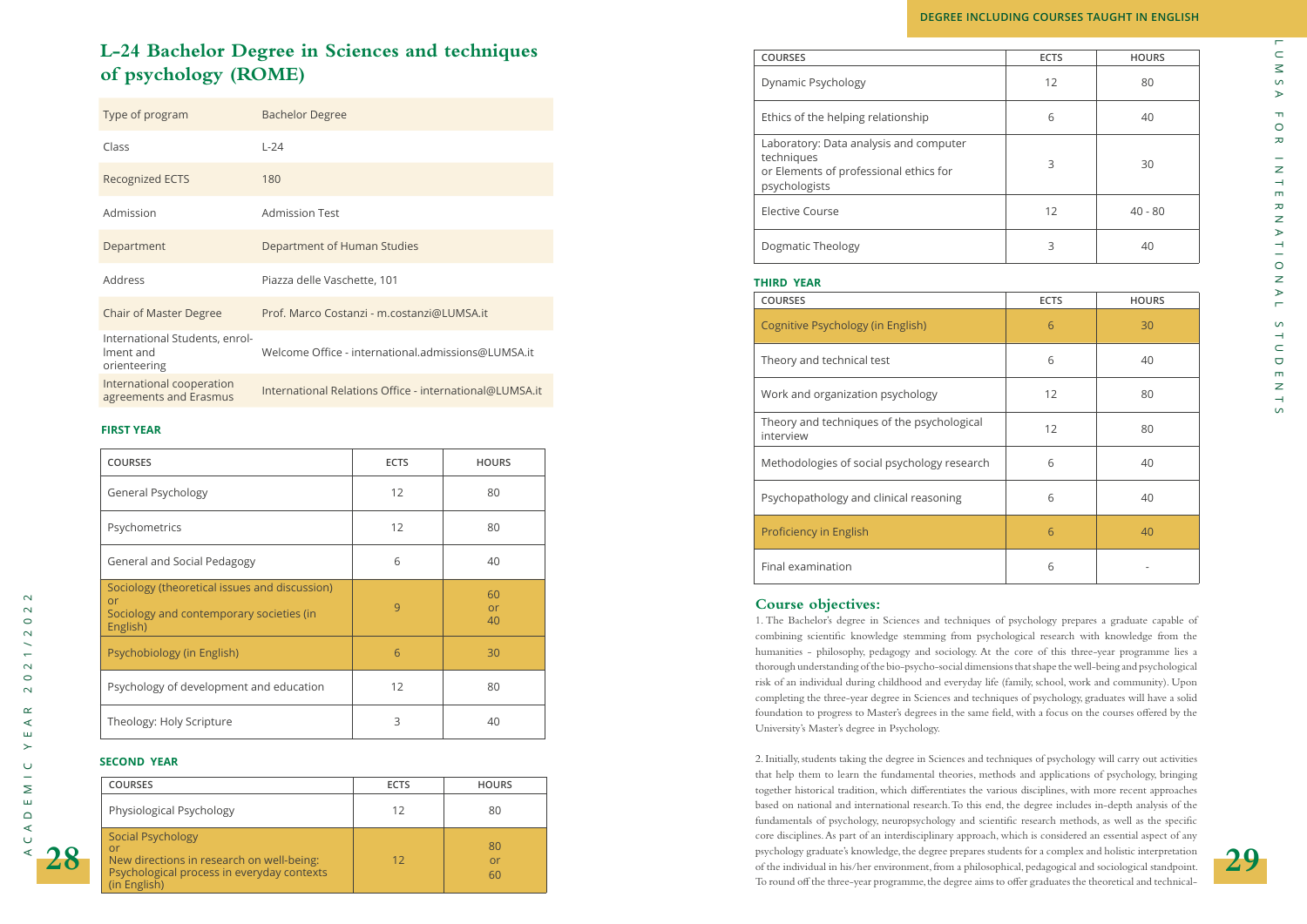scientific expertise of related and complementary disciplines, as well as providing them with the necessary skills for international scientific communication, which are constantly kept up-to-date thanks to English language training. In addition, workshops and internships aim to help students acquire skills and become familiar with the primary career paths of psychology graduates (clinical, educational and professional), as well as developing their sense of professional ethics. Lastly, in line with the University's guiding principles, the degree also aims to educate students in the basic aspects of theology.

3. The specific training objectives of the three-year degree course are divided into 19 training modules (exams to be taken), 1 English language qualification, 1 laboratory activity of psychology applied to professional contexts with training value. The path is divided in three years in which the courses are progressively programmed on the basis of the best propaedeuticity, the gradual complexity and consistency between the different disciplinary sectors. The agreements stipulated with other European universities guarantee the student the possibility to complete, during the three-year period, an international psychological training with the relative recognition of the training credits gained abroad.

#### **Expected learning outcomes (in accordance with the Dublin Indicators):**

#### **Knowledge and understanding**

Graduates in Psychological Sciences and Techniques must acquire: the fundamentals and methods of scientific inquiry; core knowledge of different areas of psychology; interdisciplinary knowledge of philosophy, pedagogy and sociology; suitable technical-scientific knowledge in related and complementary subjects. Moreover, the degree is designed to progress gradually in terms of the knowledge acquired and its complexity, allowing students to learn and develop their ability to understand the topics in question. The degree will be taught mainly through lectures, accompanied where necessary by research and individual and group exercises.

This is complemented by a large amount of time dedicated to personal study, as required by law and the University's regulations. Students' knowledge and understanding will normally be tested through oral examinations. Where necessary, these will be supplemented by written tests - either open-ended or multiple choice, depending on the characteristics of the subject in question.

#### **Applying knowledge and understanding**

The graduate in Sciences and techniques of psychology will be able to apply basic, characterizing, related and integrative knowledge to understand the psychological needs coming from three specific application contexts (community, schools and working environments) for which the application experiences with the teachings, laboratory activities internships will favor the acquisition of greater applicative capacity. Punctual knowledge is expected regarding ethics and professional ethics applied to the contexts of intervention. The graduate will also have the ability to apply knowledge and methods of analysis and understanding of contexts and individuals for the analysis of the people's needs; the realization and implementation of prevention interventions and research projects for the psychological well-being of individuals, with particular attention to communities, schools and working environments.

#### **Making judgements**

accompanied by the use of methodological tools in workshops, seminars, and practical internships/on the job training. Students will be assessed on whether they have achieved this objective through a final test, supervised practical activities, oral examinations and discussions (one-on-one or in groups).

#### **Communication skills**

The graduate must have acquired the ability to formulate and effectively communicate information, ideas, problems and solution strategies. This communicative ability, both oral and written, must be able to adapt to specialist and non-specialist interlocutors and to different communicative uses. The objective will be pursued thanks to the conduct of oral interviews and above all group work and participation in seminar and recreational activities promoted by the University.

#### **Learning skills**

Graduates in Sciences and techniques of psychology will develop a suitable study and research method, both individually and in collaboration with their peers. Developing an effective study method involves learning to plan, monitor and self-assess learning processes with the aim of achieving clear and well defined objectives. Study techniques and strategies must be managed in accordance with the difficulty of the disciplines in question and the individual's learning profile. In addition, critical-thinking, information retrieval, the ability to use classification and indexing tools and consult catalogues, and focused Internet browsing all play a significant role in supporting effective and independent learning.

Thanks to their methodological studies, productive on the job training and the research needed to produce their final dissertation, graduates in Sciences and techniques of psychology will have many skills: documentation, observation (structured and unstructured), empirical research, and textual analysis, along with the ability to use suitable language, be it technical/scientific, axiological or epistemic. These skills will allow graduates to form independent judgements, free from prejudices and stereotypes insofar as this is possible, which will be crucial to their scientific and humanistic understanding and interpretation of the social and cultural context in which they live and work. This goal will also be achieved through the preparation and writing of the final dissertation, which represents the most important opportunity for each graduate to personally reinterpret what they have learned from the course's curriculum. This will be **30 31**

This degree assumes and requires that students are aware of their own abilities and their cognitive and emotional intelligence with regard to studying, and beyond that in terms of lifelong learning. Students' ability to learn in a critical manner will largely be assessed by examinations conducted through discussions with teachers, reports and open-ended written tests. The final examination, in addition to thoroughly testing students' capacity to express their own critical considerations both in writing and orally, will evaluate their ability to use research tools, with a focus on bibliographical research.

**Teaching language: English and Italian International mobility: Erasmus and non-Erasmus**

#### **Career prospects:**

Graduates in Sciences and techniques of psychology will be capable, under the supervision of a senior psycologist, of undertaking professional roles in public and private organisations dedicated to psychological research, to program psychosocial support for individuals and groups, psychometric assessment, human resource management, organisational development, training, support and health promotion. More specifically, graduates of this degree, after successfully passing the State Examination and being admitted to Register B of the Order of Psychologists, can apply for roles matching their professional profile in the following areas:

• rehabilitation centres aired at treating psychological issues and pathological addictions and providing



- psychological services in mental health departments for children and adolescents;
- support for those living with disabilities;
- caring services;
- psychological assessment and diagnosis centres;
- school psychological services;
- human resource management centers.

#### **Continuation of the academic career: LM51**

#### **DEGREE INCLUDING COURSES TAUGHT IN ENGLISH**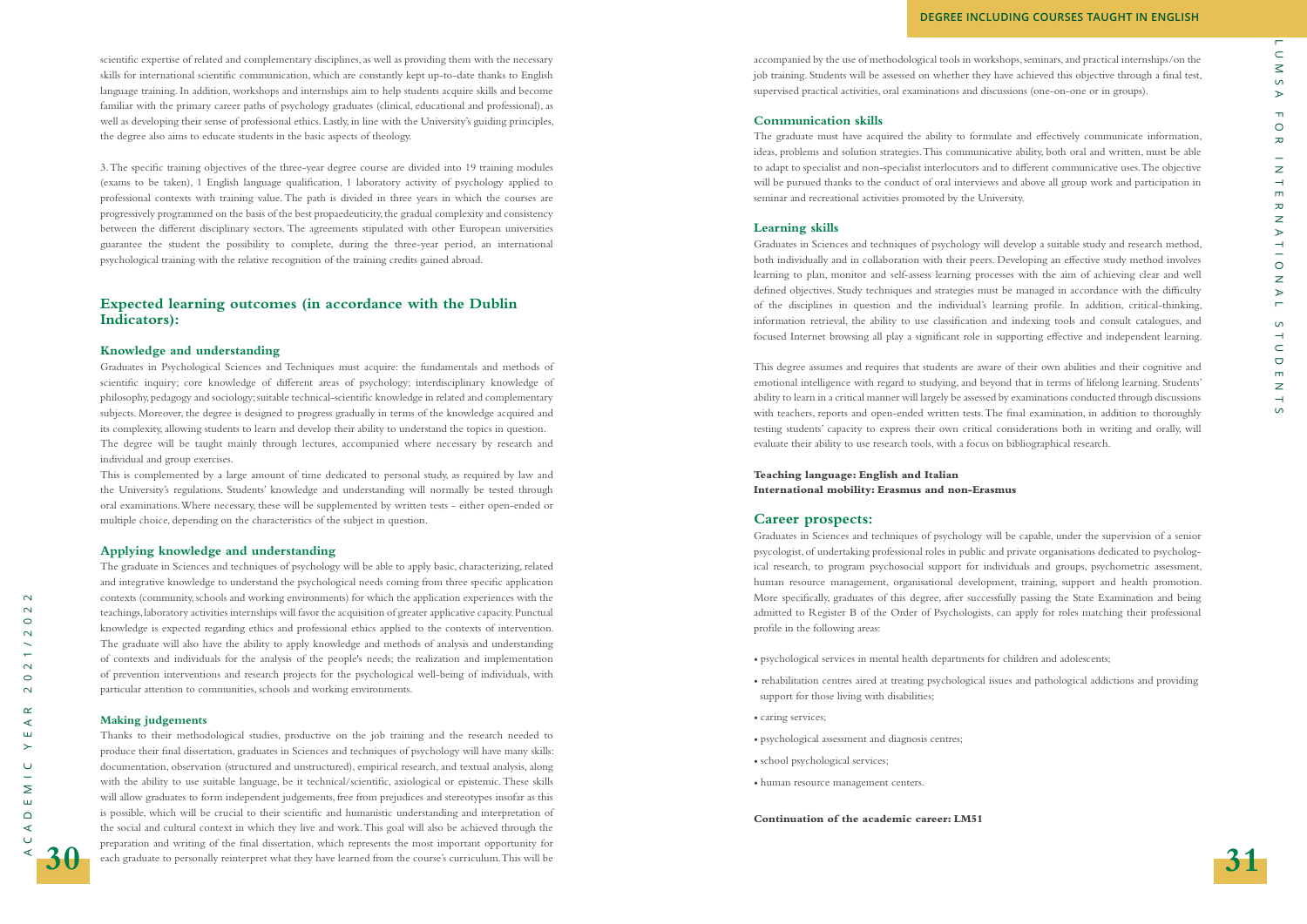# **L-36 Bachelor's Degree in Political and International Science (ROME)**

| Type of program                                             | <b>Bachelor Degree</b>                                                   |
|-------------------------------------------------------------|--------------------------------------------------------------------------|
| Class                                                       | L-36                                                                     |
| <b>Recognized ECTS</b>                                      | 180                                                                      |
| Admission                                                   | <b>Admission Test</b>                                                    |
| Department                                                  | Department of Law, Economics, Political Sciences and<br>Modern Languages |
| Address                                                     | Via M. Colonna, 19                                                       |
| <b>Chair of Master Degree</b>                               | Prof. Giampaolo Malgeri - malgeri@LUMSA.it                               |
| International Students, enrol-<br>Iment and<br>orienteering | Welcome Office - international.admissions@LUMSA.it                       |
| International cooperation<br>agreements and Erasmus         | International Relations Office - international@LUMSA.it                  |

| <b>COURSES</b>                         | <b>ECTS</b> | <b>HOURS</b> |
|----------------------------------------|-------------|--------------|
| <b>Contemporary History</b>            | 12          | 80           |
| Political economics                    | 12          | 80           |
| Private Law                            | 9           | 60           |
| Statistic of the Collectives phenomena | 9           | 60           |
| History of Political Thought           | 9           | 60           |
| Sociology                              | 6           | 40           |
| Theology: Holy Scripture               | 3           | 40           |

Available curricula:

1) International Dynamics, diplomatic and strategic scenarios

2) Political Dynamics, governance of the Institutions and the Organizations

### **General Information**

| <b>COURSES</b>                                                                                                              | <b>ECTS</b> | <b>HOURS</b>              |
|-----------------------------------------------------------------------------------------------------------------------------|-------------|---------------------------|
| Political science and comparative systems<br>or Politics (in English)                                                       | 6           | 40                        |
| The International Society                                                                                                   | 6           | 40                        |
| History of International Relations                                                                                          | 9           | 60                        |
| <b>Constitutional Institutions and Public Policies</b>                                                                      | 9           | 60                        |
| Political Economics and Institutions (in English)                                                                           | 9           | 40                        |
| Global and Regional Studies                                                                                                 | 9           | 60                        |
| First Language: English (Level B1.2)                                                                                        | 6           | 20<br>+ hours of practice |
| Dogmatic Theology                                                                                                           | 3           | 40                        |
| <b>Optional Course</b>                                                                                                      | 6           | 40                        |
| French Language Exercises - LEVEL A2<br>or Spanish Language Exercises - LEVEL A2<br>or German Language Exercises - LEVEL A2 |             | 2,5 hours per week        |

#### **FIRST YEAR Curriculum: International Dynamics, diplomatic and strategic scenarios**

#### **SECOND YEAR**

| <b>COURSES</b>                                                                                | <b>ECTS</b> | <b>HOURS</b>                |
|-----------------------------------------------------------------------------------------------|-------------|-----------------------------|
| European Union Law (in English)                                                               | 9           | 60                          |
| Security and Strategic Studies (in English)                                                   | 6           | 40                          |
| Institutes of International Law                                                               | 9           | 60                          |
| First Language: English II (Level B2.2)                                                       | 6           | $20 +$ hours of<br>practice |
| French language - level B1<br>or Spanish language - level B1<br>or German language - level B1 | 6           | 20+ hours of<br>practice    |
| Optional Course                                                                               | 9           | 60                          |
| Informatics for the Socio-Polical studies                                                     | 3           | 20                          |
| Laboratory for Diplomatic and International<br>Studies "Matteo Pizzigallo"                    | 3           | 20                          |
| <b>Thesis</b>                                                                                 | 6           |                             |

#### **THIRD YEAR**

#### First Language: English II (Level B2.2)

#### **DEGREE INCLUDING COURSES TAUGHT IN ENGLISH**





 $\sim$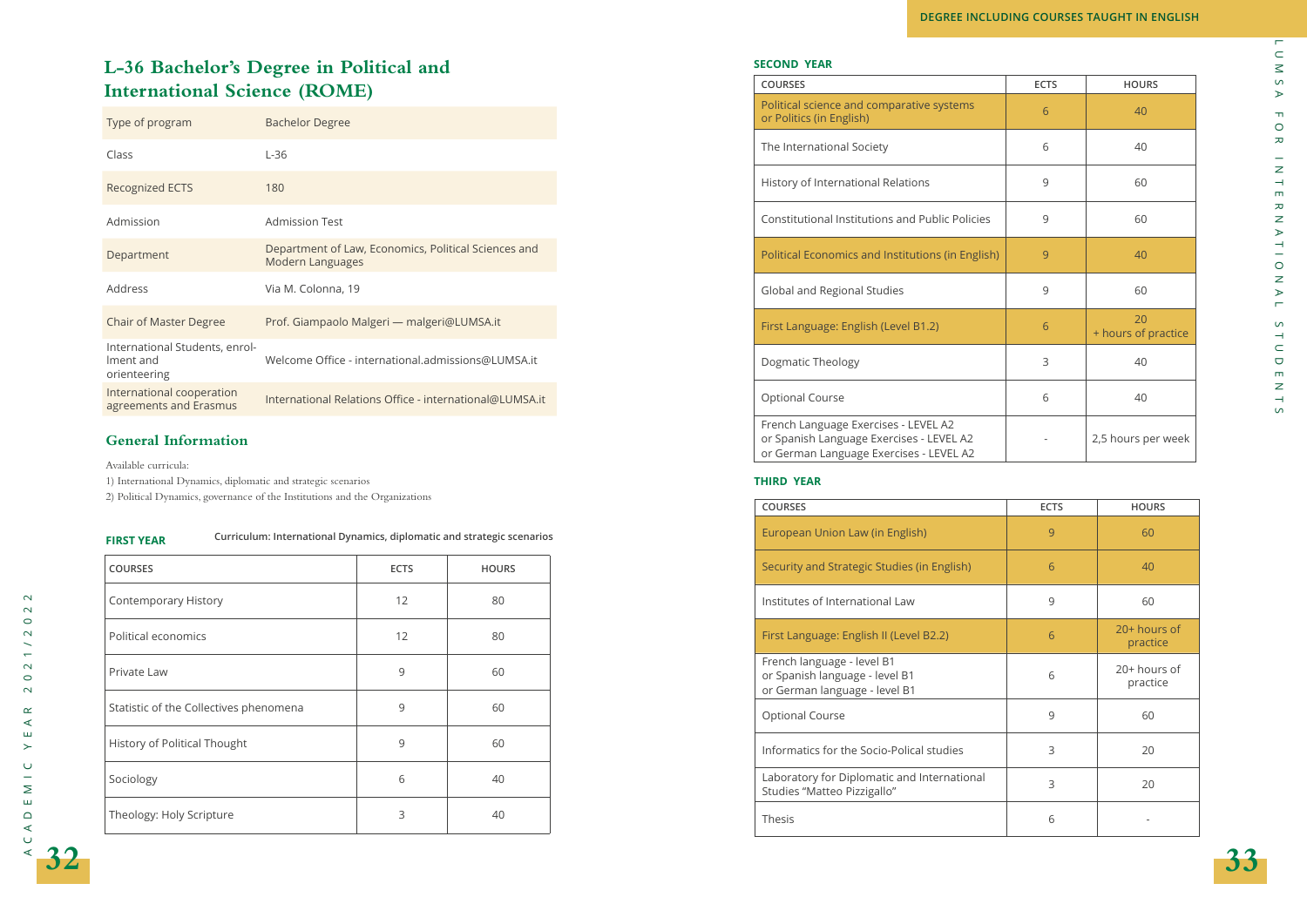| <b>FIRST YEAR</b> |  |
|-------------------|--|

| <b>COURSES</b>                         | <b>ECTS</b> | <b>HOURS</b> |
|----------------------------------------|-------------|--------------|
| <b>Contemporary History</b>            | 12          | 80           |
| Political economics                    | 12          | 80           |
| Private Law                            | 9           | 60           |
| Statistic of the Collectives phenomena | 9           | 60           |
| History of Political Thought           | 9           | 60           |
| Sociology                              | 6           | 40           |
| Theology: Holy Scripture               | 3           | 40           |

| <b>COURSES</b>                                                                                                              | <b>ECTS</b> | <b>HOURS</b>              |
|-----------------------------------------------------------------------------------------------------------------------------|-------------|---------------------------|
| Politics (in English)                                                                                                       | 6           | 40                        |
| Trade-union movements and industrial<br>relations                                                                           | 6           | 40                        |
| <b>Constitutional Institutions and Public</b><br>Policies                                                                   | 9           | 60                        |
| Administrative Law                                                                                                          | 9           | 60                        |
| Political Institutions and Organizations                                                                                    | 9           | 60                        |
| <b>Political Economics and Institutions</b><br>(in English)                                                                 | 9           | 60                        |
| First Language: English (Level B1.2)                                                                                        | 6           | 20<br>+ hours of practice |
| Dogmatic Theology                                                                                                           | 3           | 40                        |
| <b>Optional Course</b>                                                                                                      | 6           | 40                        |
| French Language Exercises - LEVEL A2<br>or Spanish Language Exercises - LEVEL A2<br>or German Language Exercises - LEVEL A2 |             | 2,5 hours per week        |

#### **SECOND YEAR**

| <b>COURSES</b>                                                                                | <b>ECTS</b> | <b>HOURS</b>             |
|-----------------------------------------------------------------------------------------------|-------------|--------------------------|
| European Union Law (in English)                                                               | 9           | 60                       |
| Media, Digital Society and Democracy                                                          | 6           | 40                       |
| French language - level B1<br>or Spanish language - level B1<br>or German language - level B1 | 6           | 20+ hours of<br>practice |
| Fundamental Rights and Freedom                                                                | 9           | 60                       |
| First Language: English II (Level B2.2)                                                       | 6           | 20+ hours of<br>practice |
| <b>Optional Course</b>                                                                        | 9           | 60                       |
| Informatics for the Socio-Political Studies                                                   | 3           | 20                       |
| Laboratory for Social and Political Studies<br>"Vincenzo Saba"                                | 3           | 20                       |
| Thacic                                                                                        | $\sqrt{2}$  |                          |

| <b>COURSES</b>                                                                                | <b>ECTS</b> | <b>HOURS</b>             |
|-----------------------------------------------------------------------------------------------|-------------|--------------------------|
| European Union Law (in English)                                                               | 9           | 60                       |
| Media, Digital Society and Democracy                                                          | 6           | 40                       |
| French language - level B1<br>or Spanish language - level B1<br>or German language - level B1 | 6           | 20+ hours of<br>practice |
| Fundamental Rights and Freedom                                                                | 9           | 60                       |
| First Language: English II (Level B2.2)                                                       | 6           | 20+ hours of<br>practice |
| <b>Optional Course</b>                                                                        | 9           | 60                       |
| Informatics for the Socio-Political Studies                                                   | 3           | 20                       |
| Laboratory for Social and Political Studies<br>"Vincenzo Saba"                                | 3           | 20                       |
| Thesis                                                                                        | 6           |                          |



#### **THIRD YEAR**

#### **Course objectives:**

The general objective of the course is the acquisition of theoretical and methodological tools, of an interdisciplinary character in the legal, economic, social, historical-political fields, useful for:

 $\sim$ 

a) know and understand institutional structures, formal rules and decision-making processes within contemporary political and government systems, in their historical evolution, with particular reference to the European and international context;

b) to deepen the political processes with appropriate analysis tools, focusing on the historical elements at the basis of the governance models adopted, on the social, political, economic and legal characteristics that determine their current configuration;

c) to investigate issues related to the functioning and governance of political and economic organizations and social representation operating in contemporary society; d) to know the functioning of the international system, considered both systemically and with regard to the foreign and domestic politics of the individual States.

The course proposal aims to offer, therefore, skills useful both for insertion in public and private organizations, operating at national or international level, and to provide an adequate platform for those who intend to continue their studies and further refine their already acquired knowledge and skills.

The course of study is divided into six learning areas:

- International relations, global and strategic studies
- Economics and Statistics
- Politics and institutions
- Political science
- History, politics and society
- Modern languages.

**Curriculum: Political Dynamics, governance of the Institutions and the Organizations**

#### **DEGREE INCLUDING COURSES TAUGHT IN ENGLISH**

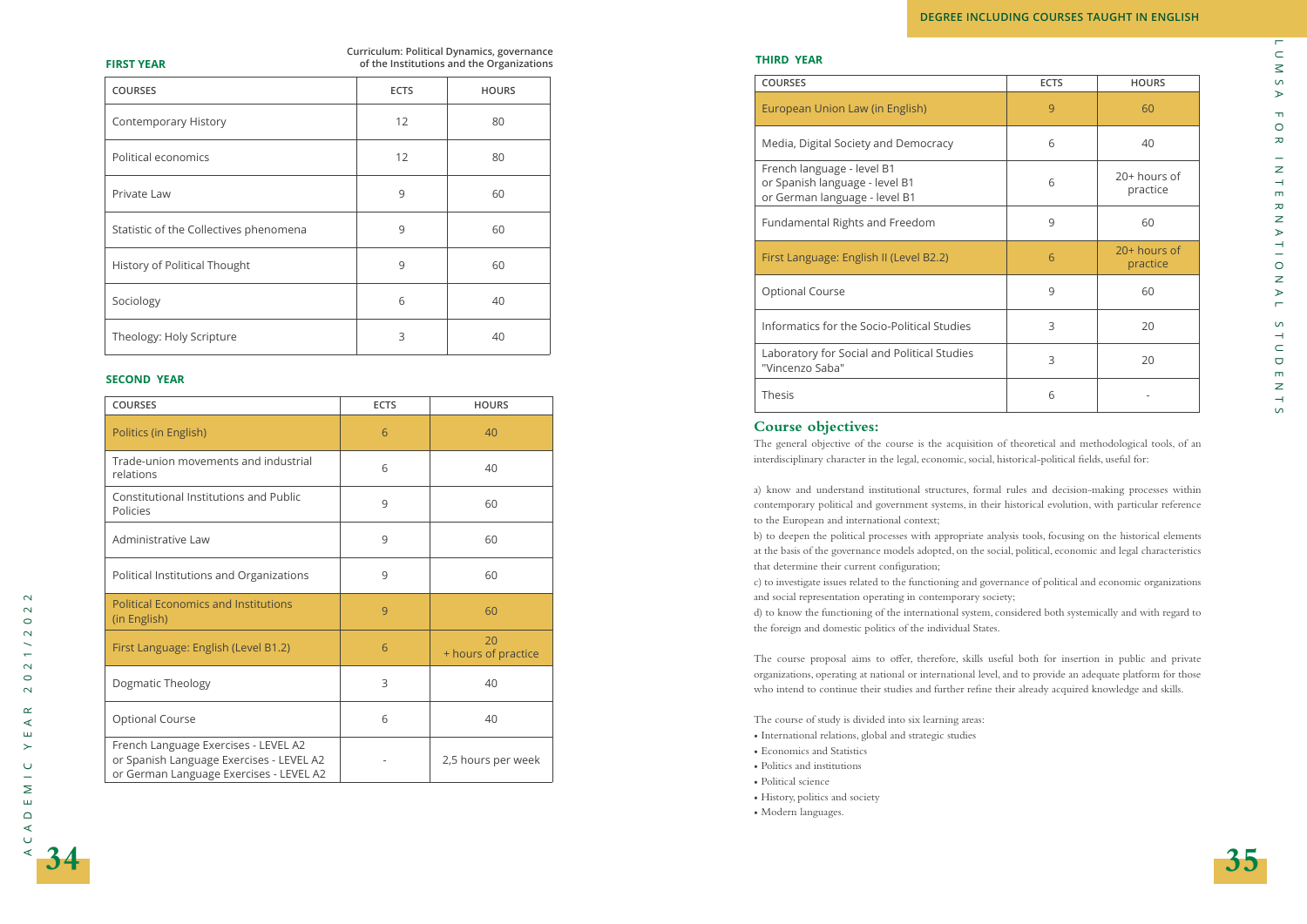#### **Expected learning outcomes (in accordance with the Dublin Indicators):**

#### **Knowledge and understanding**

The graduate is able to understand the political-institutional, legal, economic and social dynamics that operate in contemporary societies. In particular, the graduate:

- has basic knowledge in the multidisciplinary field and, in particular, in the historical-political, politicalinstitutional, economic, political and sociological fields;
- possesses the analytical knowledge to understand and interpret, in its different aspects, the socioeconomic, political and cultural processes that affect the current world;
- will be able to analyze the functioning, formal rules and decision-making processes of politicalinstitutional systems, administrative structures and contemporary political and social representative organizations, studied in their historical evolution also with reference to European and international experiences;
- knows the issues related to the processes of formation and implementation of public policies within the administrative apparatus of the state and European institutions;
- will know the general functioning of an economic system, closed and open, and of macro-economic policies;
- includes the appropriate political systems with appropriate analysis tools, focusing on the historical elements underlying the models of government adopted, on the social, political, economic and institutional characteristics that determine their current configuration;
- has the ability to continuously acquire and process data and information through IT, institutional and research centers, placing them in their historical evolution and enhancing their multidisciplinary implications;
- knows the Italian, European and non-European political-institutional history, with particular reference to the main transformations that occurred after the second half of the nineteenth century;
- has the transversal and soft skills necessary for a not only theoretical but concrete and applicative approach to the knowledge acquired;
- achieves a level of full autonomy in the understanding and in the written and oral production of English, and a level of autonomy in the understanding and in the written and oral production of a second European foreign language (choice between French or Spanish or German).

#### **Applying knowledge and understanding**

The graduate will:

- possess the basic techniques for the qualitative and quantitative study of collective phenomena and will be capable of developing reports to identify the solution of the problems emerging from the study;
- will be able to understand and interpret the political-economic debate with sufficient precision;
- will posees the fundamental knowledge of methodological, statistical and economic tools to study and will be able to understand economic and social phenomena as well as to provide public bodies or private companies and political-social organizations all the necessary elements on the basis of which these bodies can take the appropriate decisions;
- will be capable of contributing operationally to the achievement of the policy objectives of the administrations and political-social organizations in which it operates;
- will be capable of evaluating and interpreting the role and meaning of the historical-political movements that have come about on the world stage, will be able to decode the links between internal and foreign policy and can apply them to individual case studies;
- will have soft-skills in the management of socio-political data and in the field of process analysis that allow to contribute effectively to the activities of political and social representation organizations;
- will be able to read and understand a text, even complex, written in English and to express a clear and detailed thought in English in full autonomy, in written and oral form;
- will be able to express independently, in written and oral form, a thought in a second European foreign language (French or Spanish or German).

#### **Making judgements**

The graduate:

- thanks to a multidisciplinary and multidimensional preparation in the juridical, economic, social, historical-political, international and political fields, will be able to move with sufficient agility between multiple themes, using analysis conceptually articulated and supported by good empirical foundations;
- will be able to express reasoned and logically guided opinions in support of the analyzes, even in specific contexts;
- will be able to approach the observed phenomena, combining the knowledge and notions acquired with an adequate critical spirit;
- having understood the complexity of social, political and economic phenomena, will be able to formulate opinions using distinct expressions of knowledge.

#### **Communication skills**

The graduate:

- will be able to present orally data, information and ideas on individual thematic areas relevant to the course of study in a clear way, with appropriate lexicon and respecting the relationship between the general levels of the speech;
- will be able to modulate to a certain extent the communication register based on its interlocutors;
- in contexts of medium complexity, will be able to interact with competent subjects in the main sectors in which the course of study is divided;
- will manage to expose thought in written and oral form, with an adequately structured and recognizable speech in its logical parts, and is therefore capable of communicating content of medium difficulty;
- will use the English language independently in written and oral form and independently another European foreign language (French or German or Spanish).

The training is also integrated with two laboratories (of international and diplomatic studies and of social and political studies), which aim to develop participatory teaching methodologies, useful for the acquisition of transversal and soft skills related to communication.

#### **DEGREE INCLUDING COURSES TAUGHT IN ENGLISH**

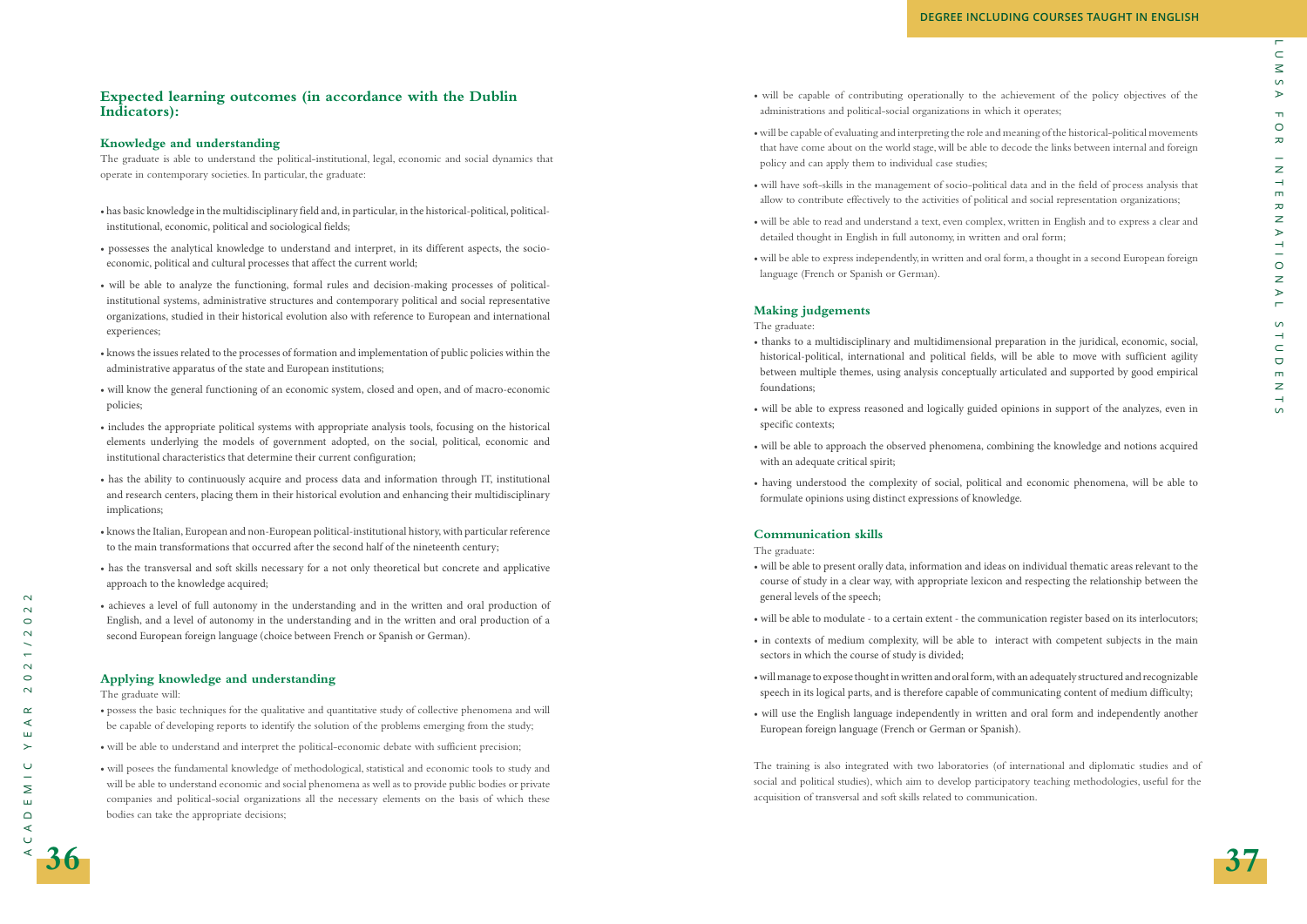## **LMG/01 Single cycle Master Degree in Law - International Program (Rome)**

| Type of program                                           | Single cycle Master Degree                                               |
|-----------------------------------------------------------|--------------------------------------------------------------------------|
| Class                                                     | LMG/01                                                                   |
| <b>Recognized ECTS</b>                                    | 300                                                                      |
| Admission                                                 | Selection interviews                                                     |
| Department                                                | Department of Law, Economics, Political Sciences and<br>Modern Languages |
| Address                                                   | Via M. Colonna, 19                                                       |
| <b>Chair of Master Degree</b>                             | Prof. Paola Spagnolo - p.spagnolo@LUMSA.it                               |
| International Students,<br>enrollment and<br>orienteering | Welcome Office - international.admissions@LUMSA.it                       |
| International cooperation<br>agreements and Erasmus       | International Relations Office - international@LUMSA.it                  |

#### **Learning skills**

The graduate:

- will be aware of the need for continuous updating and training, thanks to the setting of the single courses that lead students to follow paths that go as far as contemporary;
- will denote a marked propensity in this sense, encouraged by an academic environment that offers conferences and seminars on multiple issues of scientific relevance;
- will be able to apply acquired methods and tools to update and deepen the topics covered, both within professional contexts and to undertake II cycle studies.

#### **Teaching language: English and Italian International mobility: Erasmus and non-Erasmus**

#### **Career opportunities:**

Professional positions open to graduates in Political and International Science include employment in: the international relations offices of government organizations at national, regional and local level; firms and companies operating in the international market; research institutes in the field of international relations; national and international NGOs; the central and local public administration (local administrative bodies, ministries, health agencies, universities, trade unions).

#### **Continuation of the academic career:**

The final degree gives access to post-graduate degrees in International Relations (LM-52), in Political Science (LM-62) and in Cooperation and Development (LM-81), and to all the other post-graduate degree courses compatible with this degree. This degree course also allows the necessary qualifications to enrol in Master's courses and training courses in Media and Journalism.

#### **Further information on the course**

There is the option of completing internships at major organisations such as the Ministry of Foreign Affairs and International Cooperation (project MAECI-CRUI) the Centre for Higher Defense Studies (CASD), the Military Centre for Strategic Studies (CeMiSS), Bank of Italy and European social and economic committee.

### **General Information**

Alongside the traditional degree, an international program is available , in which all inherently international and/or trannational subjects are taught in English (core courses and electives). In addition, study abroad programs are available and participation in international legal competitions is organized. Practical legal experiences, such as law clinics and legal labs, are open to all students in the Law School.

#### **FIRST YEAR**

|                                            | <b>HOURS</b><br><b>ECTS</b>         |
|--------------------------------------------|-------------------------------------|
| Constitutional law                         | 90<br>12                            |
| Philosophy of Law: BioLaw Lab (In English) | 120<br>$9 + 6$                      |
| Private Law                                | 15<br>120                           |
| Institutes of Roman law                    | 80<br>10                            |
| Economics (In English)                     | 60<br>6 <sup>1</sup>                |
| Theology: Holy Scripture                   | 40<br>3                             |
| English language - level A2.2              | <b>Contract</b><br>$\sim$ 100 $\pm$ |
|                                            |                                     |

| Curriculum: Law - international program |  |  |  |  |
|-----------------------------------------|--|--|--|--|
|-----------------------------------------|--|--|--|--|

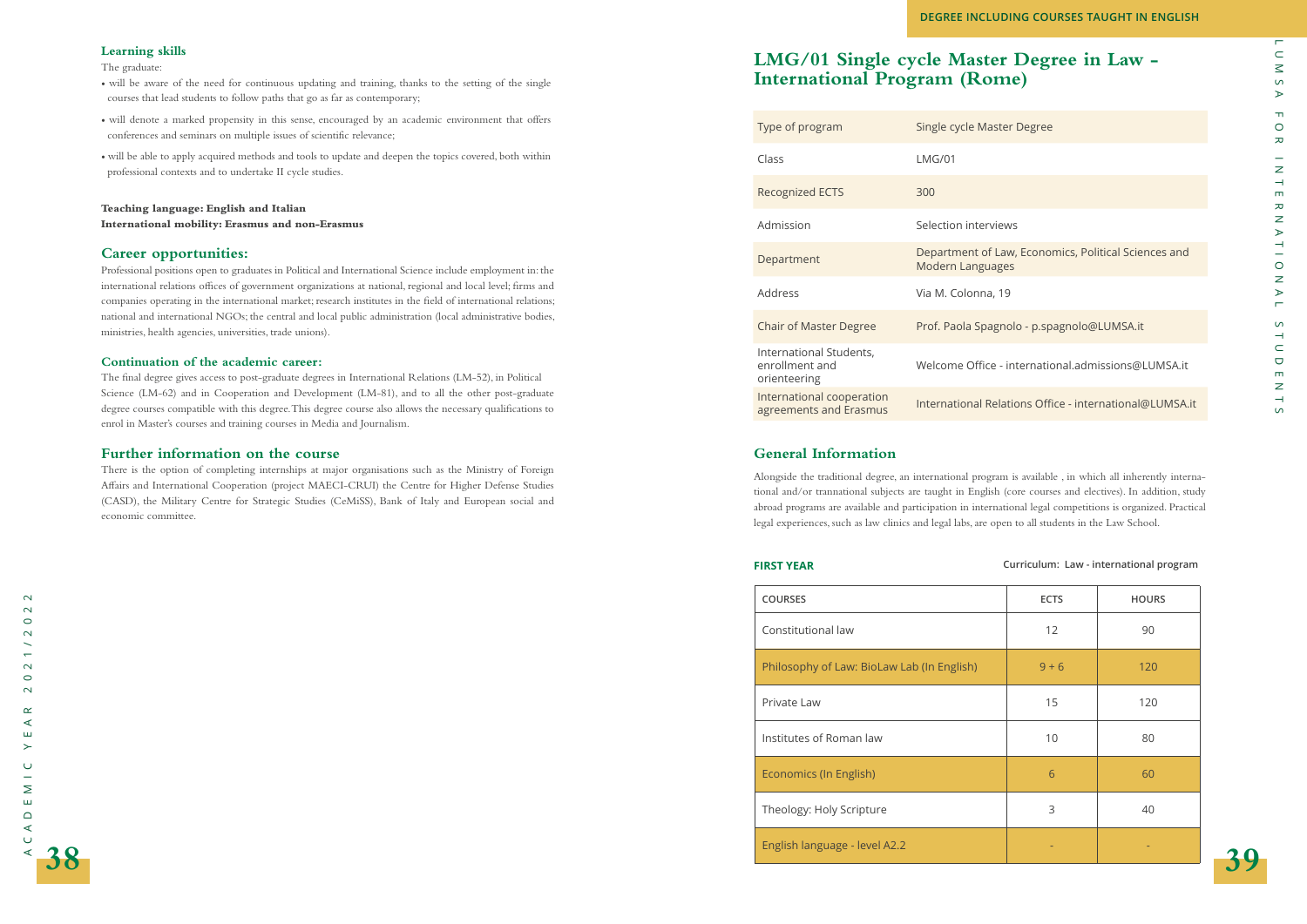#### **DEGREE INCLUDING COURSES TAUGHT IN ENGLISH**



| <b>COURSES</b>                                 | <b>ECTS</b> | <b>HOURS</b> |
|------------------------------------------------|-------------|--------------|
| Medieval and Modern Legal History (in English) | 9           | 60           |
| Commercial Law - Company Law                   | 15          | 120          |
| Roman Law                                      | 9           | 60           |
| European Union Law {in English)                | 9           | 60           |
| Canon law (in English)                         | 8           | 60           |
| Dogmatic Theology                              | 3           | 40           |
| Soft skills                                    | 3           | 30           |
| Informathics                                   | 3           | 30           |
| English language - level B1.2                  |             |              |

#### **SECOND YEAR**

#### **FOURTH YEAR**

| <b>COURSES</b>                | <b>ECTS</b> | <b>HOURS</b> |
|-------------------------------|-------------|--------------|
| Civil Law                     | 10          | 80           |
| Public and private labour law | 12          | 90           |
| Criminal Law I                | 9           | 70           |
| Civil Procedure               | 14          | 120          |
| Elective courses (in English) | 6           | 40           |
| Administrative law I          | 9           | 60           |
| English language - level B2.2 |             |              |

#### **THIRD YEAR**

| <b>COURSES</b>                                           | <b>ECTS</b> | <b>HOURS</b> |
|----------------------------------------------------------|-------------|--------------|
| Criminal Procedural Law                                  | 14          | 120          |
| Elective Course/Clinic (in English)                      | $6 + 6$     | 40           |
| Moral Theology                                           | 3           | 40           |
| Internship (or 2 labs to be done on 4th and 5th<br>year) | 6           | 40           |
| Elective course                                          | 6           | 40           |
| <b>FIFTH YEAR</b>                                        |             |              |
| <b>COURSES</b>                                           | <b>ECTS</b> | <b>HOURS</b> |
| <b>Ecclesiastical Law</b>                                | 8           | 60           |
| <b>Comparative Constitutional Law (in English)</b>       | 9           | 60           |
| <b>Tax Law</b>                                           | 9           | 60           |
| Elective courses (in English)                            | $6 + 6$     | 40           |
| Advanced legal English (in English)                      | 5           | 40           |
| Theology on specific issues                              | 3           | 40           |
| <b>Final Thesis</b>                                      | 15          |              |

### **Course objectives:**

The single-cycle Master Degree in Law is designed to provide students with a critical understanding of legal disciplines, as well as ethical and social training allowing them to acquire the necessary knowledge and skills to carry out roles within the legal profession in Italy ina European and international perspective.

|    | <b>COURSES</b>        | <b>ECTS</b> | <b>HOURS</b> | observing and analyzing legal paradigms and specific cases to reconstructing the legal matter in                                                                                 |
|----|-----------------------|-------------|--------------|----------------------------------------------------------------------------------------------------------------------------------------------------------------------------------|
|    | Administrative Law II |             | 60           | question, competently handling legal research sources and methods;<br>• an awareness of the various implications of the legal matters in question, be they ethical, value based, |
|    | International Law     |             | 60           | technical/legal, historical, social, economic, cultural or practical;<br>• fluency in English, particularly with regard to legal vocabulary;                                     |
| 40 | Criminal Law II       |             | 40           | • the ability to interact with lawyers who trained in different (overseas) legal systems.                                                                                        |
|    |                       |             |              |                                                                                                                                                                                  |

**The degree's specific educational objectives are:**

• the ability to read and analyze laws;

- the ability to develop suitable lines of thought and arguments in response to both general and specific legal questions, in writing and orally, using appropriate technical language;
- the possession of cognitive tools and interpretation techniques allowing the student to move from observing and analyzing legal paradigms and specific cases to reconstructing the legal matter in question, competently handling legal research sources and methods;
- an awareness of the various implications of the legal matters in question, be they ethical, value based, technical/legal, historical, social, economic, cultural or practical;
- fluency in English, particularly with regard to legal vocabulary;
- the ability to interact with lawyers who trained in different (overseas) legal systems.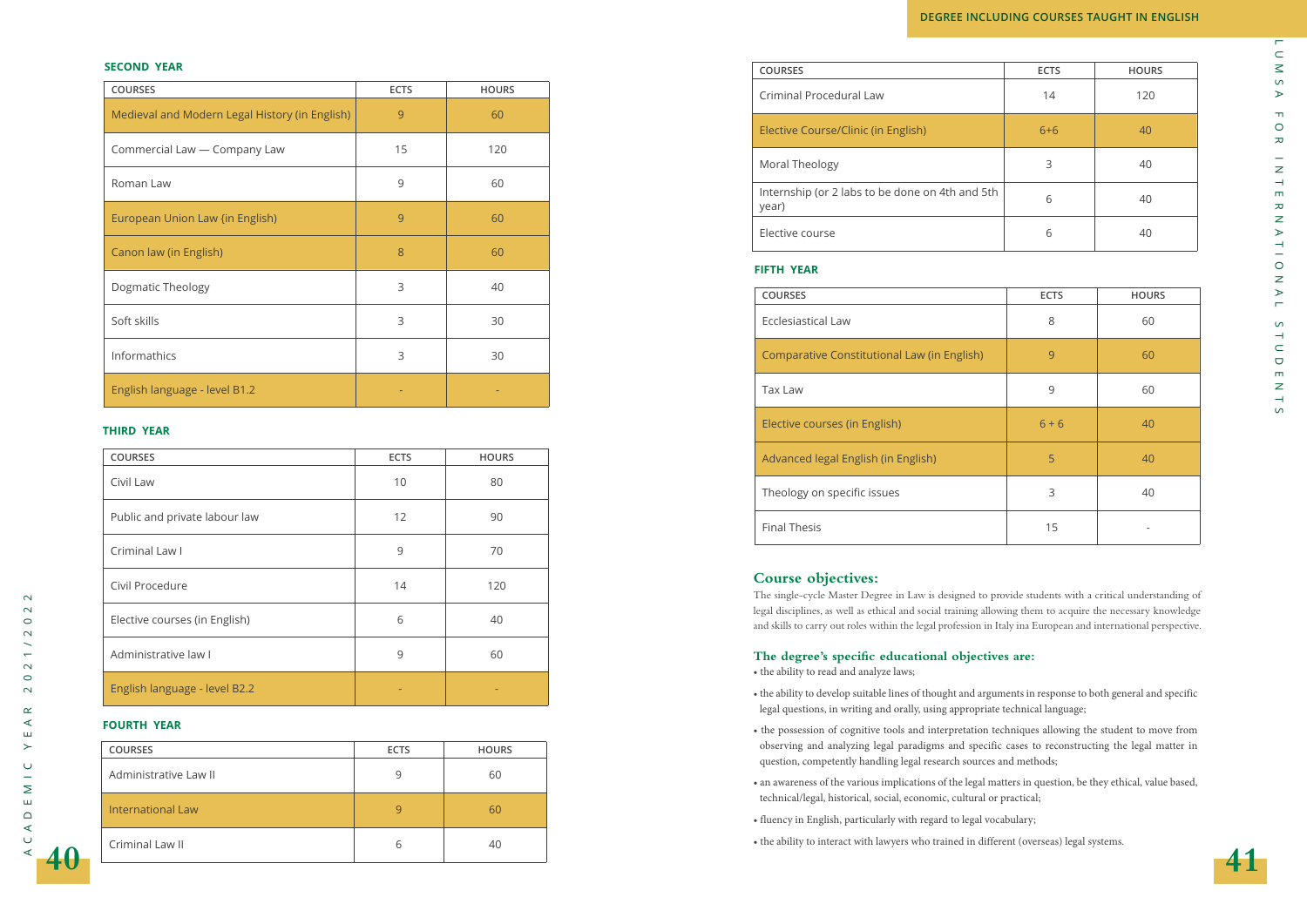#### **DEGREE INCLUDING COURSES TAUGHT IN ENGLISH**

- 
- 



#### **Expected learning outcomes (in accordance with the Dublin Indicators):**

#### **Knowledge and understanding**

The graduates in Law will acquire:

- in-depth elements of the national, European and international basic legal culture, also with casebased techniques and methodologies, in relation to issues useful for the understanding and evaluation of principles or institutions of positive law (constitutional disciplinary field; philosophical; private; comparative; of the European Union; internationalistic);
- in-depth analysis of historical knowledge that allows to evaluate the institutions of positive law also in the perspective of their historical evolution (historical-juridical disciplinary field);
- solid preparation in the public and private sector, with particular attention also to the economic aspects of legal training (economic-public disciplinary field; commercial; labor);
- the ability to relate to lawyers belonging to other legal systems (comparative disciplinary field; of the European Union; internationalistic; foreign language (s));
- the ability to produce legal, regulatory, negotiation and / or procedural texts (disciplinary, criminal, private, commercial, and labor context).

#### **Applying knowledge and understanding**

The degree aims to ensure that students have:

• theability to develop suitable lines of thought and arguments in response to both general and specific legal questions, in writing and orally, using appropriate technical language

Graduates of the master's degree in Law will be able to communicate (clearly and unambiguously to specialist and non-specialist interlocutors) in written, oral form, as well as through new multimedia technologies, the legal analysis of the cases submitted to their attention and related interpretation and application solutions. They will also be able to relate to jurists belonging to other legal systems having application solutions. They will also be able to relate to jurists belonging to other legal systems having

• the cognitive tools and interpretation techniques needed to move from observing and analyzing legal paradigms and specific cases to reconstructing the legal matter in question, competently handling legal research sources and methods

• theability to interpreta text and write acontract, a legal document, a judicial document, a judgement, and a legislative or statutory text

These skills will be acquired through interactive teaching modules, exercise, clinics, legal labs and simulated court cases, requiring an appropriate use of the written form.

#### **Making judgements**

The graduate in Law will have a critical knowledge of basic legal disciplines, some specialist areas of law, and ethical and social training that will allow to develop autonomous reflections. The student will have acquired the methodological tools useful for the collection, interpretation and application of regulatory sources and will have developed an aptitude to investigate, independently and in a group, the issues being analyzed, subjecting to criticism the different solutions for practical cases proposed.

The inclusion in the study plan, alongside the basic and characterizing disciplines, of legal clinics and professional-oriented laboratories, contributes to the formation of a real autonomy of judgment. The graduate's comprehensive knowledge and training is completed by the provision, among related and supplementary subjects, of lessons drawn from scientific disciplinary sectors other than those strictly legal, such as, for example, economic, psychological knowledge, as well as legal English and the possibility of acquiring credits by taking exams in other foreign languages.

#### **Communication skills**

acquired a solid linguistic preparation (especially for those who attend the international program). Students will acquire the ability to communicate ideas and problem solutions adequately and effectively through participation in active teaching and in particular in legal clinics, laboratories, traineeships, procedural simulations, during which students will test their skills, dealing individually and in groups with different issues and then discussing with each other and with the professors.

#### **Learning skills**

Graduates of the master's degree in Law will develop the learning ability and familiarity with the system of doctrinal and jurisprudential sources in their not only legal dimension but also economic and ethical, which allow to acquire subsequent levels of training and update independently and continuously. Learning skills are achieved in the study path as a whole: in particular, the progression of the teachings and the methodological rigor offer the student the tools for learning and educate him/ her in logical reasoning; participation in legal clinics, laboratories and traineeships gets them used to dealing operationally with concrete problems and to carry out a constant updating activity. Language and computer skills contribute to the development of an autonomous learning ability.

**Teaching language: English and Italian International mobility: Erasmus and non-Erasmus**

#### **Career opportunities:**

Graduates of this degree program, besides aiming for legal professions and the judiciary, can also participate and find high-level ernployment in various social, socio-economic and political fields. This includes institutions, public authorities, private companies, the field of information technology law, and the field of comparative, international and EU law (European legal expert). They can also work in international organisations in which their ability to analyze, assess and make decisions will prove highly productive, even outside the realm of their industry-specific skills and knowledge.

#### **Continuation of the academic career:**

Graduates can progress to first and second level Master's as well as PhDs.

#### **Further information on the course:**

Students in the International Program in Law can also participate in international competitions. In 2016, by way of example, students participated in the international "Moot Court Competition Law & Religion 2016" promoted by the Marcianum Foundation of Venice. The team from LUMSA every year participate in the International Negotiation Competition.

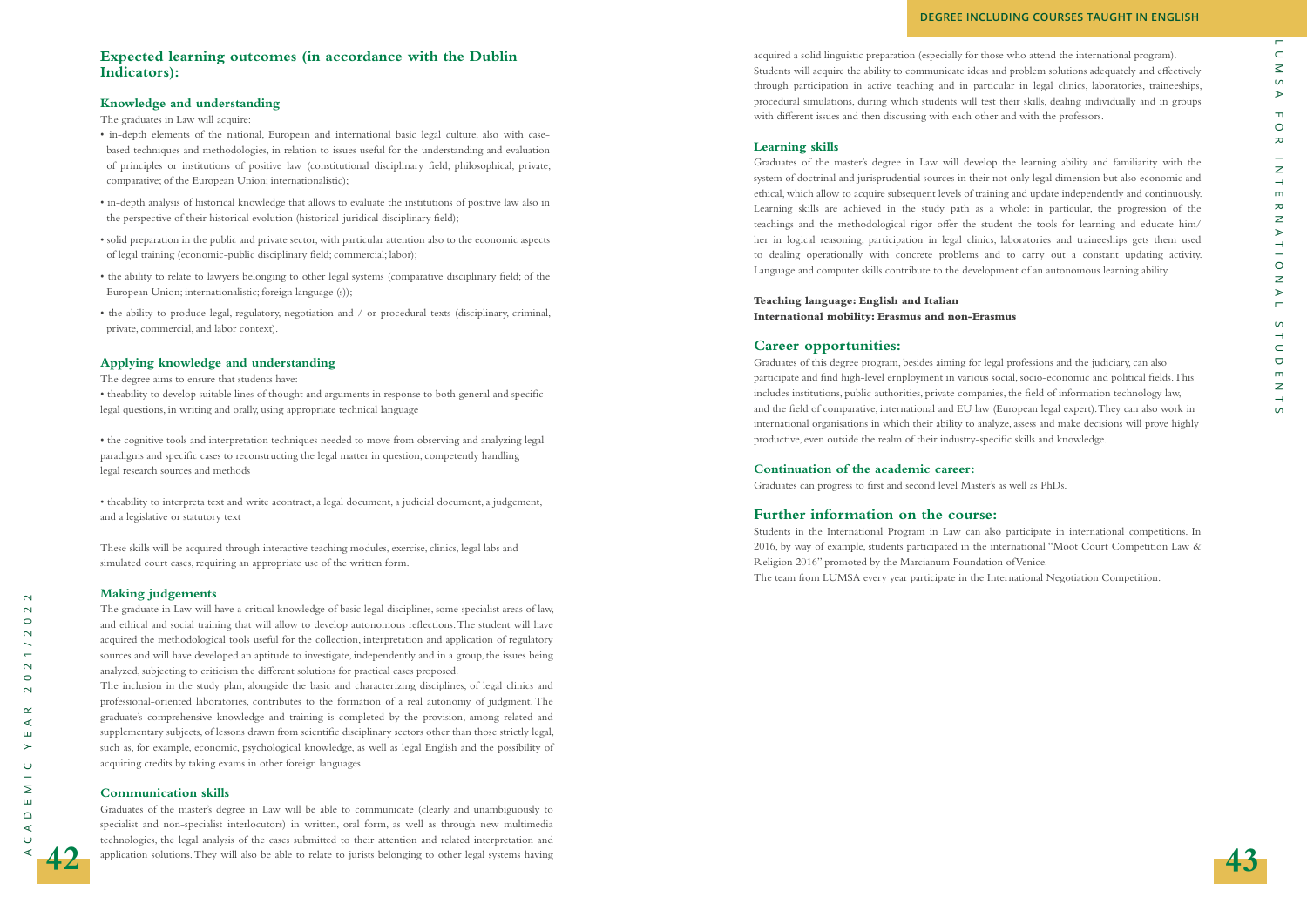# **LMG/01 Single cycle Master Degree in Law - International Program (Palermo)**

| Type of program                                           | Single cycle Master Degree in Law                       |
|-----------------------------------------------------------|---------------------------------------------------------|
| Class                                                     | <b>LMG/01</b>                                           |
| <b>Recognized ECTS</b>                                    | 300                                                     |
| Admission                                                 | Selection interviews                                    |
| Department                                                | Department of Law Palermo                               |
| Address                                                   | Via Filippo Parlatore, 65 - 90145 Palermo               |
| <b>Chair of Master Degree</b>                             | Prof, Antonino Pulvirenti - a.pulvirenti@LUMSA.it       |
| International Students,<br>enrollment and<br>orienteering | Welcome Office - international.admissions@LUMSA.it      |
| International cooperation<br>agreements and Erasmus       | International Relations Office - international@LUMSA.it |

### **General Information**

Available curricula:

1) Regular program

2) International program

#### **DEGREE INCLUDING COURSES TAUGHT IN ENGLISH**

| <b>ECTS</b> | <b>HOURS</b> |
|-------------|--------------|
| 9           | 60           |
| $12 + 3$    | 110          |
| 9           | 60           |
| $9 + 3$     | 90           |
|             | 30           |
| 9           | 60           |
| 3           | 40           |

| <b>ECTS</b> | <b>HOURS</b> |
|-------------|--------------|
| 15          | 120          |
| 9           | 80           |
| 9           | 60           |
|             | 80           |
| 9           | 60           |
| 6           | 40           |
|             | 30           |
|             | 30           |

| <b>ECTS</b> | <b>HOURS</b> |
|-------------|--------------|
| 9           | 60           |
| $12 + 3$    | 120          |
| 15          | 40           |
| 4           | 30           |



#### **FIRST YEAR**

#### **Curriculum: International program**

| <b>COURSES</b>                                           | <b>ECTS</b> | <b>HOURS</b> |
|----------------------------------------------------------|-------------|--------------|
| <b>Constitutional Law (in English)</b>                   | $9 + 6$     | 120          |
| Philosophy of Law and ethics of the legal<br>professions | $9 + 6$     | 120          |
| Philosophy of Law (in English)                           | $9 + 6$     | 120          |
| Private Law                                              | 15          | 120          |
|                                                          |             |              |
| Institutes of Roman Law                                  | 12          | 90           |
| Theology: Holy Scripture                                 | 3           | 40           |
| <b>Economics (in English)</b>                            | 9           | 60           |
| <b>English Language I</b>                                | $\sim$      | 30           |

| <b>COURSES</b>                          | <b>ECTS</b> | <b>HOURS</b> |
|-----------------------------------------|-------------|--------------|
| Canon Law                               | 9           | 60           |
| <b>Commercial Law and Antitrust Law</b> | $12 + 3$    | 110          |
| Comparative Law (in English)            | 9           | 60           |
| International Law (in English)          | $9 + 3$     | 90           |
| English Language II                     |             | 30           |
| Medieval and modern legal history       | 9           | 60           |
| Dogmatic Theology                       | 3           | 40           |
| THIRD YEAR                              |             |              |

#### **SECOND YEAR**

#### **COURSES ECTS HOURS**

Labour Law

Criminal Law I

#### European Union Law (in English)

Civil Procedural Law\*

Roman Law

#### **FOURTH YEAR**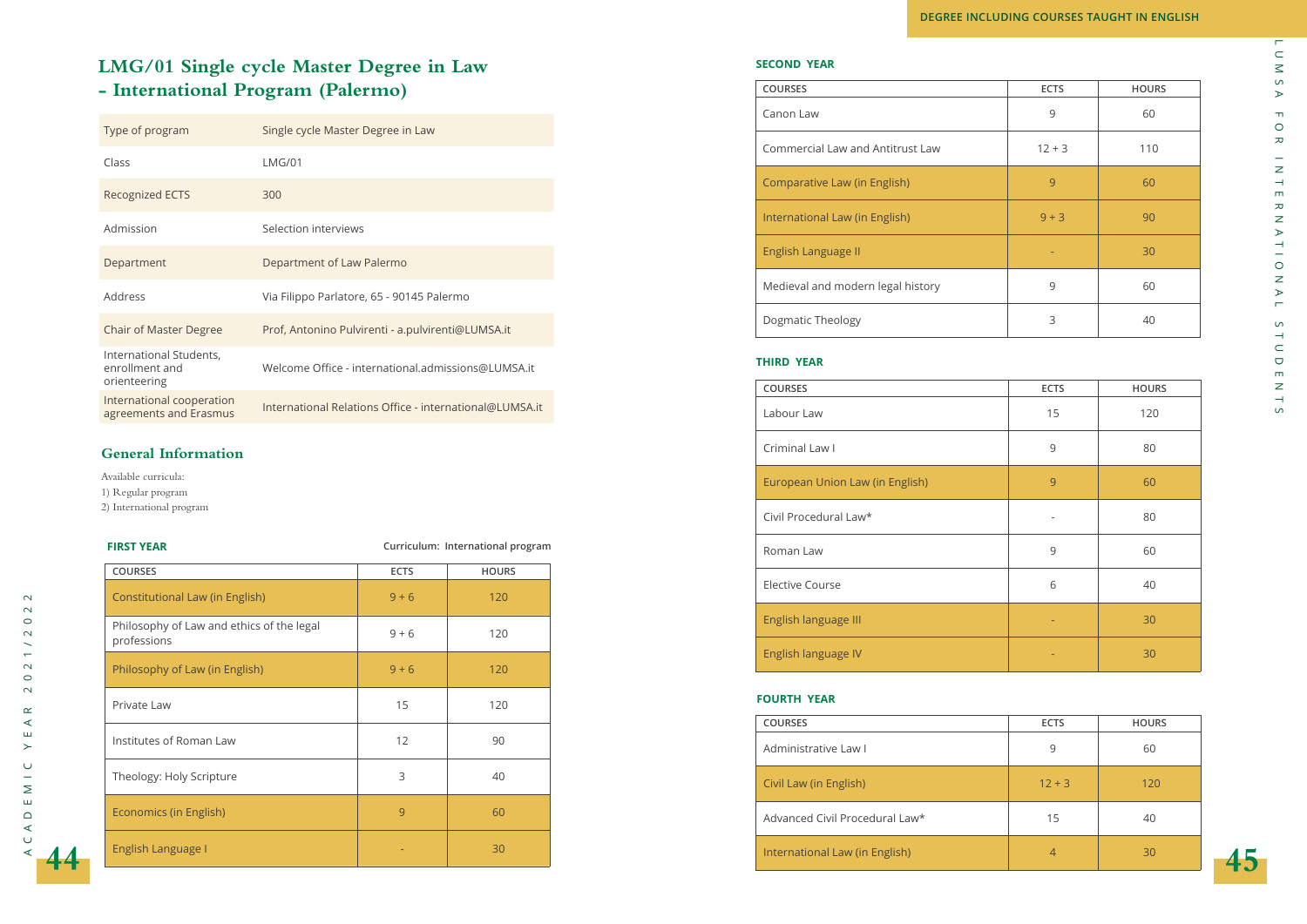| <b>COURSES</b>                                     | <b>ECTS</b> | <b>HOURS</b> |
|----------------------------------------------------|-------------|--------------|
| Administrative Law II                              | 9           | 60           |
| Ecclesiastical Law                                 | 9           | 60           |
| International and European Tax Law<br>(in English) | 9           | 60           |
| Theology on specific issues                        | 3           | 40           |
| Elective Course                                    | 6           | 40           |
| Advanced Criminal Procedural Law**                 | 15          | 40           |
| Final thesis                                       | 15          |              |

#### **FIFTH YEAR**

\*\* The courses of Criminal Procedural Law (IV year) and Advanced Criminal Procedural Law (V year) are integrated. 15 ECTS will be obtained after the final exam on V year.

| <b>COURSES</b>                      | <b>ECTS</b> | <b>HOURS</b> |
|-------------------------------------|-------------|--------------|
| Criminal Law II (in English)        | 6           | 40           |
| Criminal Procedural Law**           |             | 80           |
| Advanced Legal English (in English) | 9           | 60           |
| Moral Theology                      | 3           | 40           |
| Elective Course                     | 6           | 40           |

\* The courses Civil Procedural Law (III year) and Advanced Procedural Law (IV year) are integrated. 15 ECTS will be obtained with the final exam (IV year).

#### **Course objectives:**

The Single-cycle Master's in Law is designed to provide students with a critical understanding of the fundamental legal disciplines, as well as ethical and social training allowing them to acquire the necessary knowledge and skills to carry out roles within the legal profession. In particular, it follows a professional, scientific curriculum to train legal experts on the most topical issues and those of greatest interest in the field of law, from a European and international perspective.

#### **The degree's specific educational objectives are:**

• the ability to read and analyze laws

- fluency in English, particularly with regard to legal vocabulary
- the ability to interact with lawyers who trained in different (overseas) legal systems

### **Expected learning outcomes (in accordance with the Dublin Indicators):**

#### **Knowledge and understanding**

Provide students with a comprehensive knowledge of the international order and the order of the European Union; develop their ability to understand and master the legal lexicon proper to foreign legal systems, including common law ones.

 $\sim$ 





#### **Applying knowledge and understanding**

Ability to rework the learned knowledge, also through the conduct of autonomous research; acquisition of the skills necessary to resolve legal issues concerning contexts that present elements of extraneousness with respect to the Italian legal system.

#### **Making judgements**

Critical reinterpretation of the knowledge acquired and concurrent ability to independently investigate the topics in question; an aptitude for analyzing specific problems, even new ones, in the absence of case law and doctrines that can be used as benchmarks.

#### **Communication skills**

- the ability to develop suitable lines of thought and arguments in response to both general and specific legal questions, in writing and orally, using appropriate technical language
- the possession of cognitive tools and interpretation techniques allowing the student to move from observing and analyzing legal paradigms and specific cases to reconstructing the legal matter in question, competently handling legal research sources and methods
- an awareness of the various implications of the legal matters in question, be they ethical, value based, technical/legal, historical, social, economic, cultural or practical produce novel and original solutions. **46 47**

Acquisition of the dialectical skills needed to convey the information learned to third parties, even if they have no technical knowledge; ability to present the key aspects of each issue in a clear, concise and direct manner; willingness to interact with Italian and foreign legal experts.

#### **Learning skills**

Acquisition of a study and research method which ensures that the graduate can undertake further, highly-specialized studies, to be conducted with a high degree of educational autonomy. Ability to make comparisons between legal systems (state and/or religious).

**Teaching language: English and Italian International mobility: Erasmus and non-Erasmus**

#### **Career opportunities:**

Lawyer; notary; magistrate; legal expert for businesses; legal expert for public entities; member of diplomatic corps; teacher at upper secondary schools; professor at universities.

#### **Continuation of the academic career:**

First and second level Master's, PhDs, graduate law schools.

### **Further information on the course:**

The degree in Law offers students, admitted following a merit-based selection, the knowledge of basic legal disciplines from an Italian, European and international perspective. With regard to the latter, it is expected that new students will be able to choose between the ordinary curriculum and the "International program", the only one of its kind in Palermo. The latter, available to a maximum of 20 students, includes certain subjects (some compulsory and others optional) which are taught in English and characterized by an international and comparative content. The degree aims to equip students with a total command of the discipline concerning the major law institutions, as well as stimulating the development of a critical mindset enabling them to reinterpret the knowledge acquired during future work, drawing on it to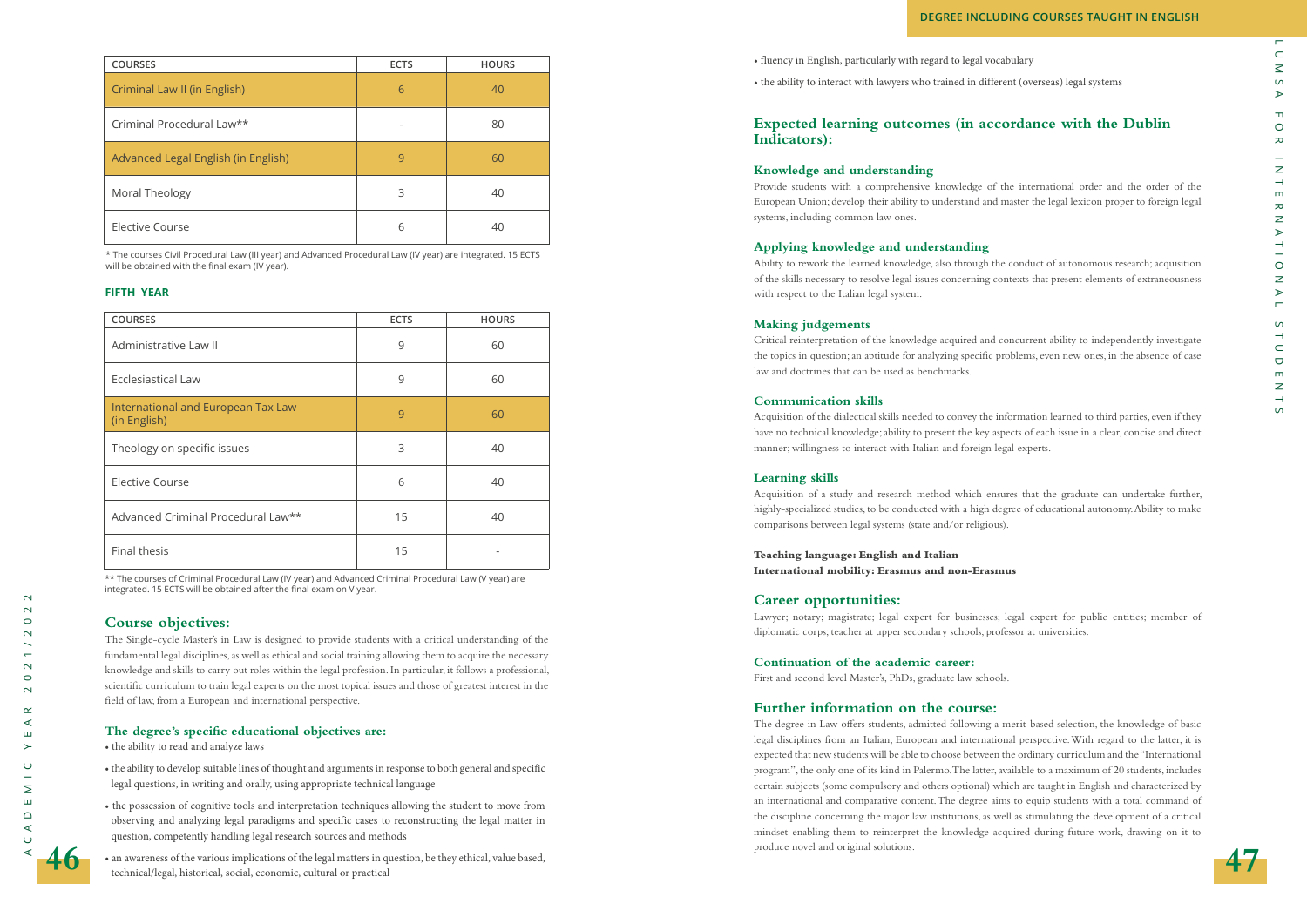### **B.A. Science of Social Services and Non-Profits:**

Double degree with Universidad de Huelva (Spain);

#### **M.A. International Relations:**

Double degree with Université de Lille (France);

### **M.A. Marketing & Digital Communication:**

Double degree with Griffith College of Dublin, (Ireland) and with Ecole des nouveaux métiers de la communication - EFAP of Paris (France);

#### **M.A. Management of Welfare Policies and Social Services:**

Double degree with Universidad de Huelva (Spain);

# **Double Degrees and International Programs**





LUMSA FOR INTERNATIONAL STUDENTS  $\subset$  $\leq$  $\mathsf{C}$  $\triangleright$  $\overline{\mathrm{m}}$  $\circ$  $\pmb{\pi}$  $\sim$  $\mathsf Z$  $\rightarrow$  $\overline{\rm m}$  $\mathbf{z}$  $\mathbf{z}$  $\blacktriangleright$  $\rightarrow$  $\circ$  $\overline{z}$  $\triangleright$  $\overline{\phantom{a}}$  $\circ$  $\rightarrow$  $\subset$  $\bigcirc$  $\overline{\mathbf{m}}$  $\mathbf{z}$  $\rightarrow$  $\overline{u}$ 

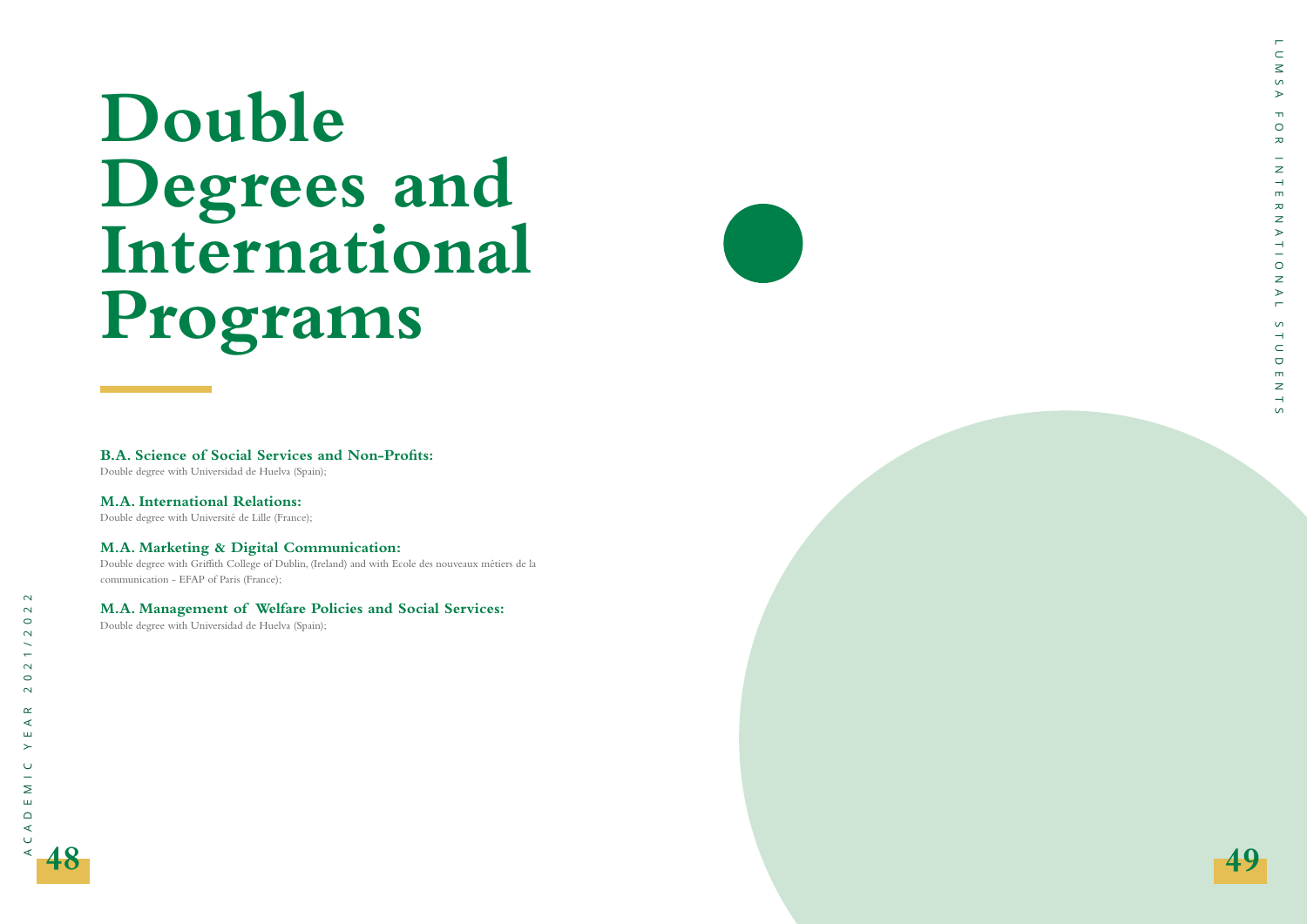





# **Rome**

*Via M. Colonna, 19 Piazza delle Vaschette, 101 Borgo Sant'Angelo, 13 Via di Porta Castello, 44*

## **Palermo**

*Via Filippo Parlatore, 65 Via Umberto Maddalena, 112*

# **Taranto**

*Piazza Santa Rita, snc*

# **Where We Are**